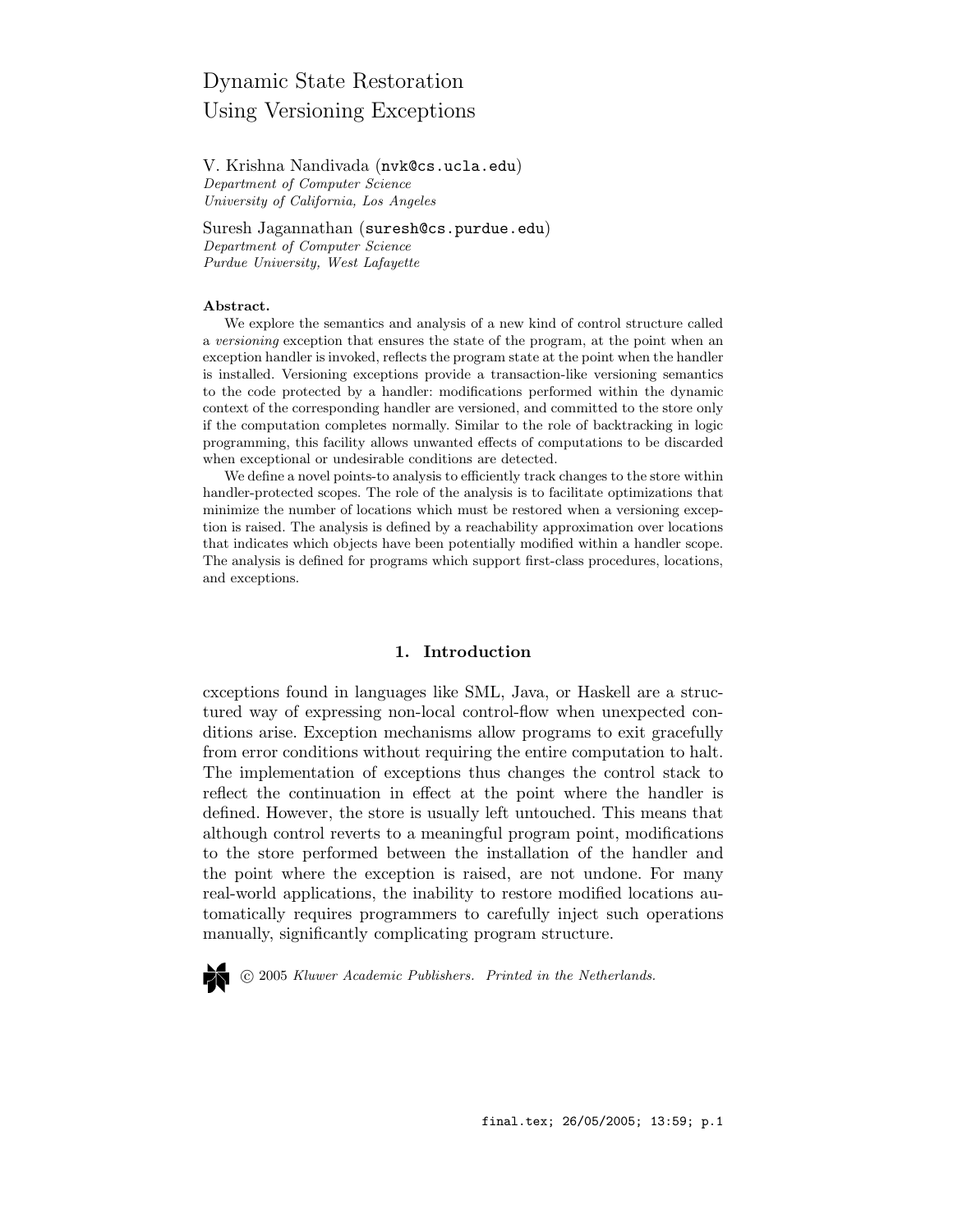Logic programming languages such as Prolog provide a backtracking mechanism that reverts program state to a consistent point; when the unification of a clause and goal fails, backtracking occurs, discarding all bindings established in the process of the failed unification. However, backtracking occurs implicitly when unification fails, and users have only a limited degree of control (e.g., using cut predicates) in influencing backtracking decisions. In particular, while backtracking in the logic programming context discards bindings established during goal resolution, we are interested in selectively discarding store values for a given location.

Languages like Argus [28] provide linguistic support for committing critical data only when the transaction succeeds, by means of a guardian structure. Although programmers have significantly more control than in logic programming about when state changes should be committed, guardians are heavyweight abstractions whose commit action is defined in terms of a two-phase commit protocol.

We are interested in exploring the implications of enriching firstclass lightweight control-structures such as exceptions or continuations found in SML, Scheme, or Java with a controlled form of versioning that can be used to express robust computation of the kind available in transaction-oriented or logic programming languages. While exceptions are an expressive linguistic device to capture non-local control-flow, transactions and backtracking are powerful mechanisms to revert computation to well-defined states in response to unexpected or undesirable conditions. By combining essential aspects of both features, programs can respond to unexpected error or failure conditions by reverting control to a handler that can, among other actions, revert program state to an earlier well-defined version.

This paper studies the semantics and analysis of a control structure called a versioning exception that provides a transaction-like versioning semantics to the code protected by an exception handler. A versioned exception ensures that the content of the store at the point when the exception is raised reflects the program state at the point when the corresponding handler is defined. The data generated in code protected by such exceptions are implicitly versioned. Each version is associated with a particular generative exception value. When an exception is raised, the version corresponding to the associated exception value is restored. Handlers may choose to re-execute the protected code, or revert control-flow to another program point. In either case, all effects to the program store and environment made within the protected region are undone. Thus, the semantics of a versioning exception is similar to transactional models [26, 20, 37] in which raising an exception is tantamount to an abort. However, unlike typical transaction systems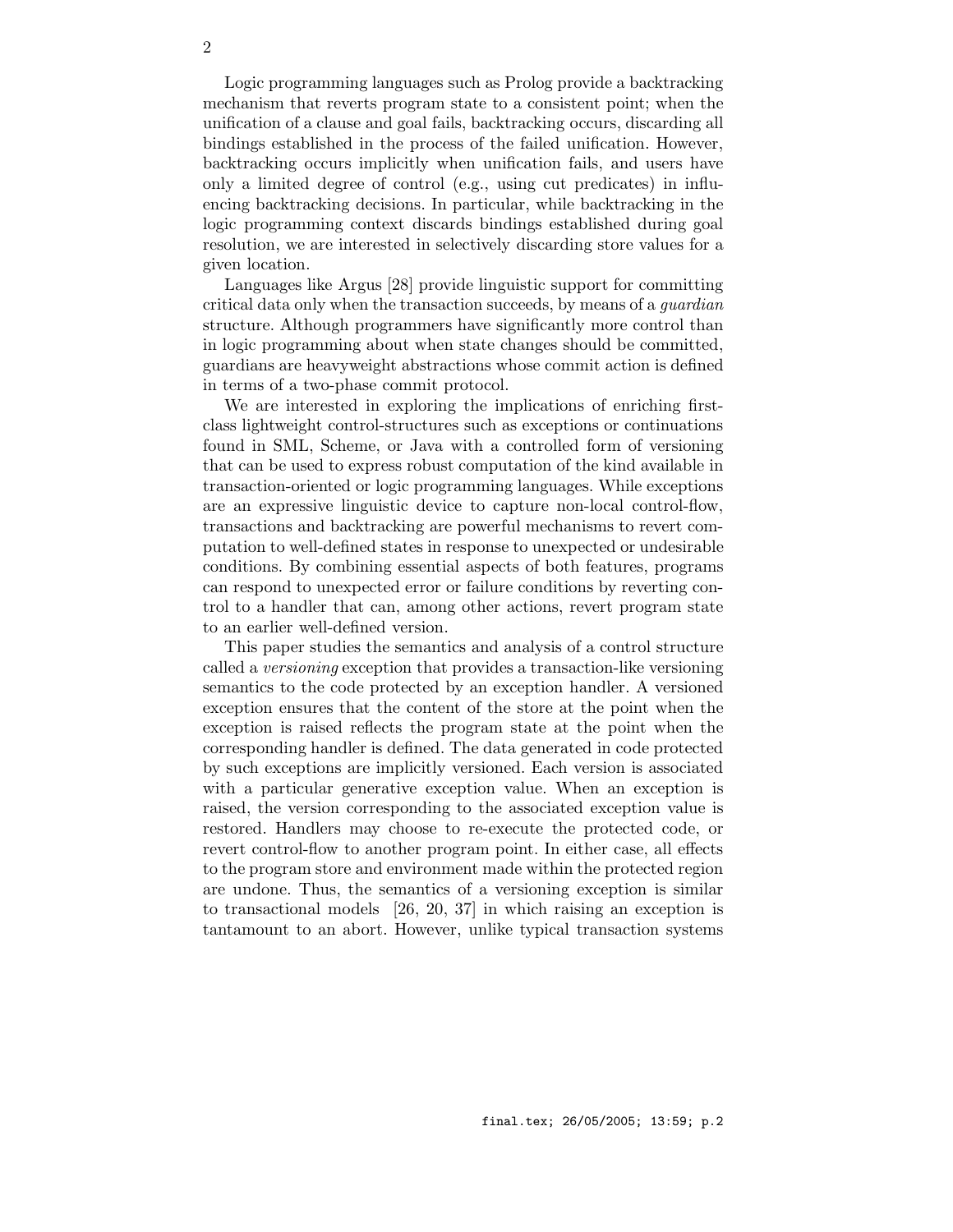in which aborts occur due to the conflicts among multiple concurrent threads accessing shared data or because of unexpected change in the external environment (e.g., processor failure), state restoration using versioning exceptions occur when a software exception signaling a nonlocal transfer of control is raised.

# 2. Motivation

Fig. 1 gives an example of how versioned exceptions may be used to simplify complex program structure. The procedure update traverses a binary tree, updating the nodes of the tree, provided every visited node satisfies a supplied predicate, compare . If the predicate fails, all updates must be discarded, and the search retried, using an alternative predicate. This function abstracts the functionality of many common graph coloring and search algorithms.

The constructor vExn creates a new instance of a version exception type, binding this instance to failure . Its argument is a procedure which is applied when the exception is raised, and serves as the handler for the exception. The result of evaluating the handler is supplied as the argument to the continuation of the corresponding try expression in which the expression was raised. Versioned exceptions are used to capture the state of the tree immediately prior to the commencement of the search and update procedure. The try expression protects the dynamic context of the expression it encloses. When an update fails, an exception is raised via restore , and control transfers to the exception handler defined by the matching try expression. All modifications done by the procedure from the point at which control entered the try expression are discarded.

In this example, raising the failure exception while visiting and updating nodes in function visit in the tree results in the state of the tree being restored to its state extant at the point where the exception scope was entered; this corresponds to the state at the point the call to update was made within the try exception. Thus, raising a failure exception results in control returning to the handler's continuation. Since the value supplied to the continuation is Fail , a new call to attempt is performed, with a new comparison function.

This program uses versioned exceptions to reduce the overhead of preserving the invariant that no node can be updated unless all nodes in the tree satisfy the supplied predicate. Without them, the program would either need to traverse the tree twice, checking the state of each node in a prepass before performing updates, or would need to maintain copies of original node values to restore in case the predicate ultimately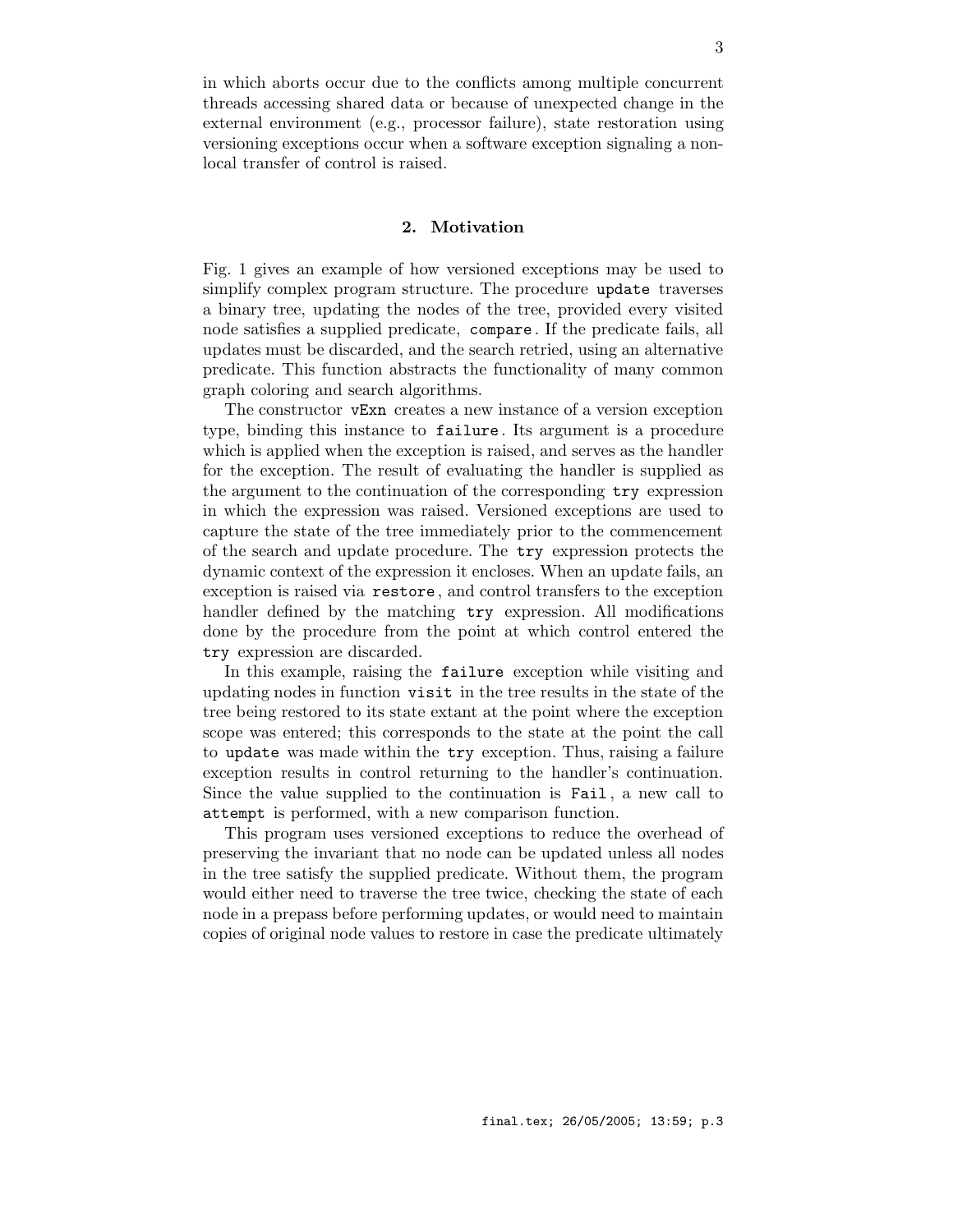```
let fun handler(x) = xval failure = vExn(handler)
    fun update(compare,tree) =
        let fun visit(n) =
                  (case n of
                        Node (data,left,right) =>
                           if compare(data)
                              then (modify!(n,f(data));
                                    visit(left);
                                     visit(right))
                               else restore(failure,Fail)
                      | Empty => Success)
         in visit(tree)
         end
    fun attempt(compare) =
      (case try(failure,update(compare,getTree())) of
        Fail => attempt( new comparison function)
      | Success => ())
in attempt(compare)
end
```
4

Figure 1. Versioning exceptions may be used to revert selected elements of the store to a previous known state.

failed on some node during a traversal of some other portion of the tree. Continuations found in Scheme or exception facilities found in Java or Standard ML [30] would allow control to be transferred in interesting ways as in the example, but do not support implicit restoration of updates performed on heap-allocated objects. Transaction systems maintain rollback logs that reflect updates which are committed only if the transaction commits, but these mechanisms are not integrated with exception-style control-flow operators; recent work by Shinnar *et*. al. [35] is a notable counterexample that uses transaction-style undo logs to restore program state modified within the scope of an exception handler. Backtracking facilities found in logic programming languages can be used to revert the environment to an earlier state, but do not consider reverting the contents of the store. In this example, data is a reference to a store location that is repeatedly modified by the update procedure. A failed comparison does not result in discarding the binding of data to its reference, but only discarding the contents of that reference.

Of course, this simple example could presumably be rewritten in a purely functional style to avoid the use of the store altogether allowing the use of continuations or backtracking to restore bindings when the

final.tex; 26/05/2005; 13:59; p.4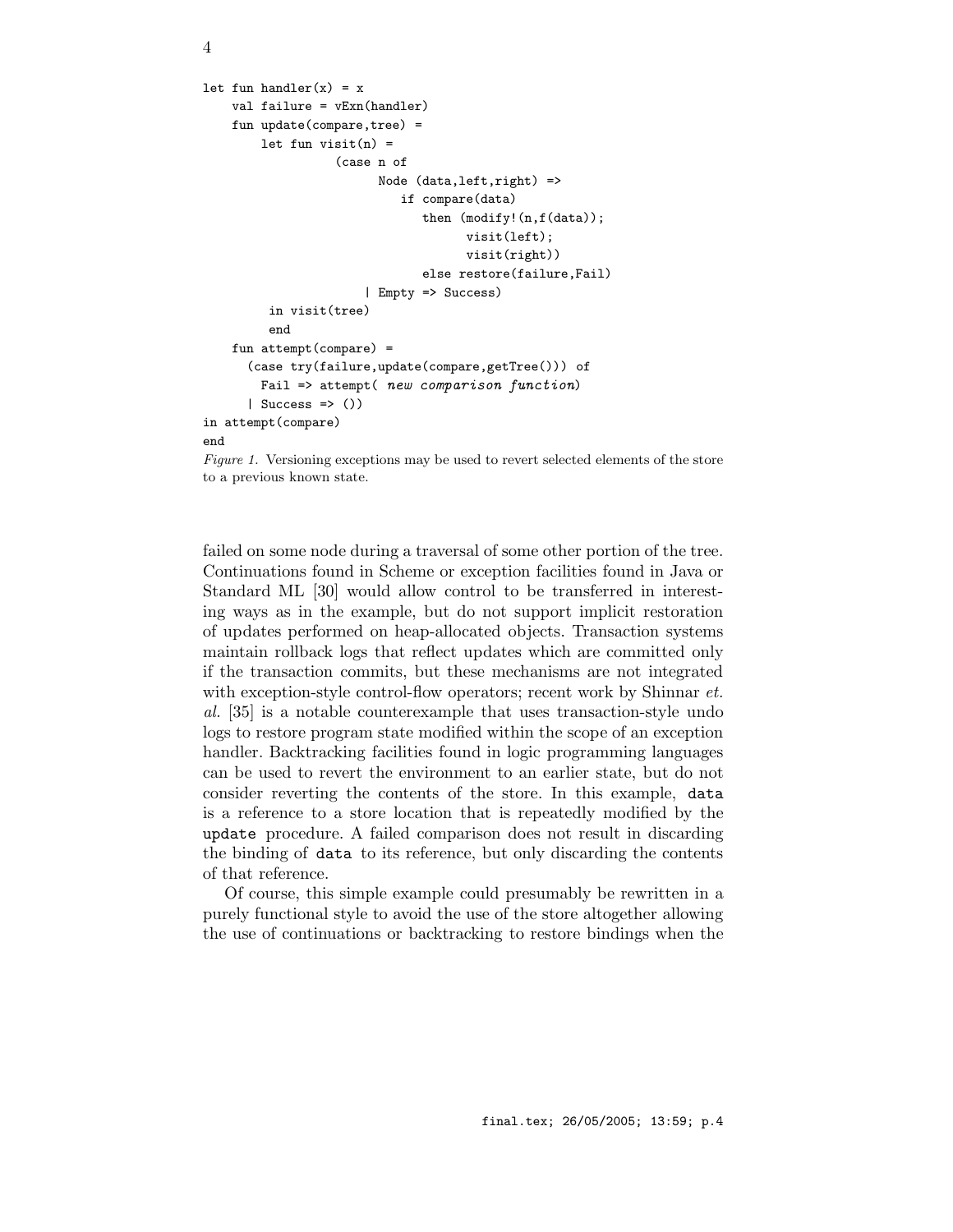comparison operation fails. For many real-world programs however, such a translation may be impractical or infeasible.

We have discovered several examples in production-quality systems code where versioned exceptions would be useful. One such example, taken from Linux 2.4 kernel code is shown in Fig. 2(a). The program fragment is a snippet of code taken from the implementation of the do fork function, presented in pseudo-code form. This function invokes a number of other procedures, all of whom modify various global data structures; if any of these operations fail, modifications performed thus far must be undone. Rollback is implemented via a complex set of jumps to labels that implement restore code, of which only a few are shown here. The full implementation is quite complicated and arguably error-prone. Note that having traditional exceptions or continuations would be of only marginal use here. They would eliminate the need for having unstructured jumps, but would still require complex clean-up code to be executed to restore proper values for modified globals.

In contrast, Fig.  $2(b)$  shows the code for the **do\_fork** function using versioned exceptions. The block of code to be protected is encapsulated within a try block. The exception variable s is supplied as an argument to the procedures called by this function; the handler returns its argument to the continuation of the try block and is invoked by a restore expression. When invoked, control will revert to the try expression's continuation, with all variables live at that point restored to their values upon entry to this block. This code is not only arguably more compact and modular, but also less liable to programming errors.

A naive implementation of versioned exceptions is easily achieved: we need simply to snapshot the store whenever a new handler is installed, copying back this saved version if the handler is invoked. Such an implementation, however, scales poorly as the size of the store increases and is costly in terms of the overhead incurred to save potentially multiple versions of modified objects. Moreover since it is probable that not all live locations may have changed in the code protected by a versioned exception, implementations that do not incorporate such observations in their realization of the restore operation are likely to be too inefficient in practice.

One might imagine an alternative strategy that only logs the original values of updated locations. In the presence of complex control and dataflow, and because locations are first-class, it will often not be possible to determine whether logging an update at a particular program point is required by simple syntactic examination of the program. On the other hand, delaying the decision about whether an update requires logging to runtime is equally problematic, since the references accessed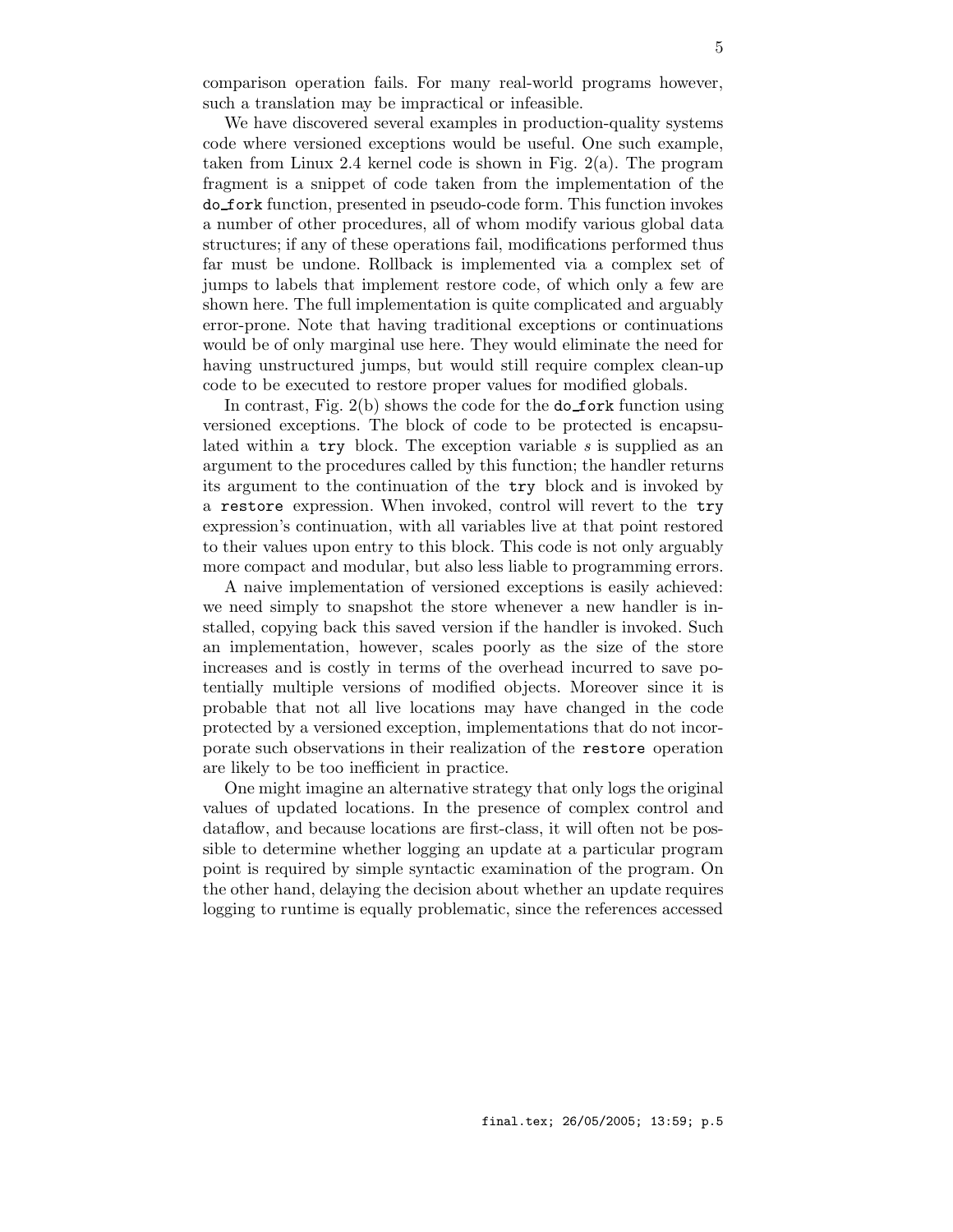```
do fork(...){
 if (copy_{files}(\cdots))goto bad fork cleanup;
 if (copy fs(··))goto bad fork cleanup files;
 ...
 if any error
    goto fork out;
 ...
 goto fork out:
 bad fork cleanup files:
   exit files(p);
bad fork cleanup:
   do some cleanup;
 fork out:
}
       (a)
                                       fun do fork(...) =
                                         let fun handler(x) = xval s = vExn(handler)val status =
                                              try(s,
                                                  (copyFiles(s,...);
                                                   copyFs(s,...);
                                                   ...
                                                   if error(...)
                                                      then restore(s,Fail)))
                                         in (case status of
                                               Fail \Rightarrow ...
                                             | Success \Rightarrow ...)
                                         end
                                               (b)
```
6

Figure 2. Versioned exceptions may have utility in simplifying the structure for systems programming code. (a) shows a snippet of function  $do$ -fork found in the Linux 2.4 kernel. (b) shows the same function rewritten to use versioned exceptions.

by a handler's continuation will not be known at the time an update in a handler-protected scope occurs.

In this paper we consider a program analysis that tracks the changes to locations in the store within a block of code protected by a handler. The analysis suggests restoration of only those locations that are modified within the dynamic context defined by the block at the point of handler invocation and which might have some use in the continuation of block. Our analysis provides a weak form of context sensitivity useful in defining a reachability approximation defined over store locations to produce an approximation to the set of values that must be saved and restored when exceptions are raised. We propose a syntax-directed translation derived from classical flow analysis, to capture the interactions among locations of the store within handler protected regions to permit versioned exceptions to be implemented efficiently.

## 3. Language

We define a simple higher-order language with first-class procedures, references and exceptions. The syntax for programs is given in A-normal form [12] and defined below. For simplicity, we omit recursive function definitions and tail-call application; their addition poses no interesting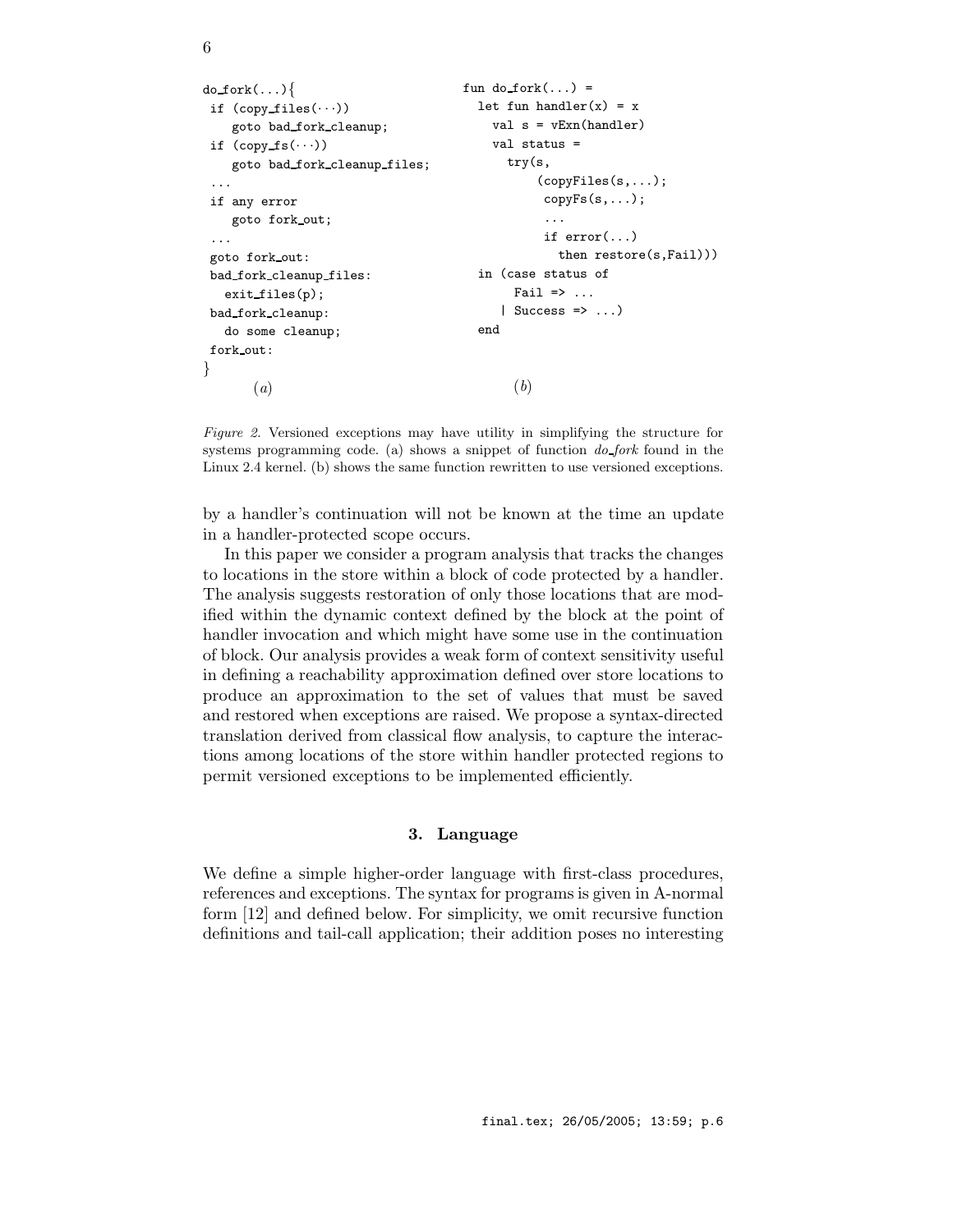complications to the definition and analysis of versioning exceptions. While the language is simple, it serves as a reasonable intermediate representation for realistic call-by-value mostly-functional languages like Scheme or ML [24, 3], and shares central aspects of the representations used in these implementations, namely, first-class procedures, exceptions, and locations.

We also assume that variables are appropriately  $\alpha$ -renamed. We use  $w, x, y, z$  to range over variables, Pr to range over primitive functions, and c to range over constants.

$$
s \in \text{ Simp::= } c \mid \text{Pr}(x_1, \ldots, x_n) | \text{ ref } x \mid \exists x \mid \lambda x. e \mid x_0(x_1) \mid \text{vExn}(x)
$$
\n
$$
e \in \text{ Exp::= } x | \text{ let } x = s \text{ in } e | x_1 := x_2 | \text{ if } x \text{ then } e_1 \text{ else } e_2 | \text{ try}(x, e) | \text{ restore}(x, y)
$$

We define  $Proof$  to be the set of closed expressions. Constants, primitive functions, reference constructors (defined by ref) dereferences (!), abstraction, application, and exception constructors (vExn) define simple expressions. The argument to an exception constructor is a variable bound to a procedure that defines the handler for the exception. One can imagine a more sophisticated exception handling facility that permits a given exception to be associated with different handlers in different contexts, but such extensions do not affect the structure of the analysis defined in the following sections, and are omitted here. Expressions introduce local bindings via let, define variables, perform assignments, define conditional test and branch, introduce try-blocks or perform a restore operation.

The set of types for our language is generated by the following grammar:

$$
\tau ::= \textbf{Int } | \textbf{Bool } | \tau \to \tau | \textbf{Ptr } \tau | \textbf{Exn } \tau
$$

where Ptr  $\tau$  denotes the type of locations holding values of type  $\tau$ , and  $\text{Exn} \tau$  denotes the type of exception constructors whose handler is of type  $\tau$ . Types are used to establish and filter points-to information as we describe in Section 5. The type system, which is standard, is shown in Fig 3.

The expression " $try(x,e)$ " evaluates x to an exception E and then evaluates e (called the exception expression) in the context of E. Evaluating "restore( $y,z$ )", when the value of y is E, raises exception E and control is transferred to the closest enclosing try expression for  $E$  in the program's dynamic context at the point where the raise occurs.  $E$ 's handler is then evaluated with the value of z as its argument, and the result is supplied to the continuation of the try expression that catches the raised exception.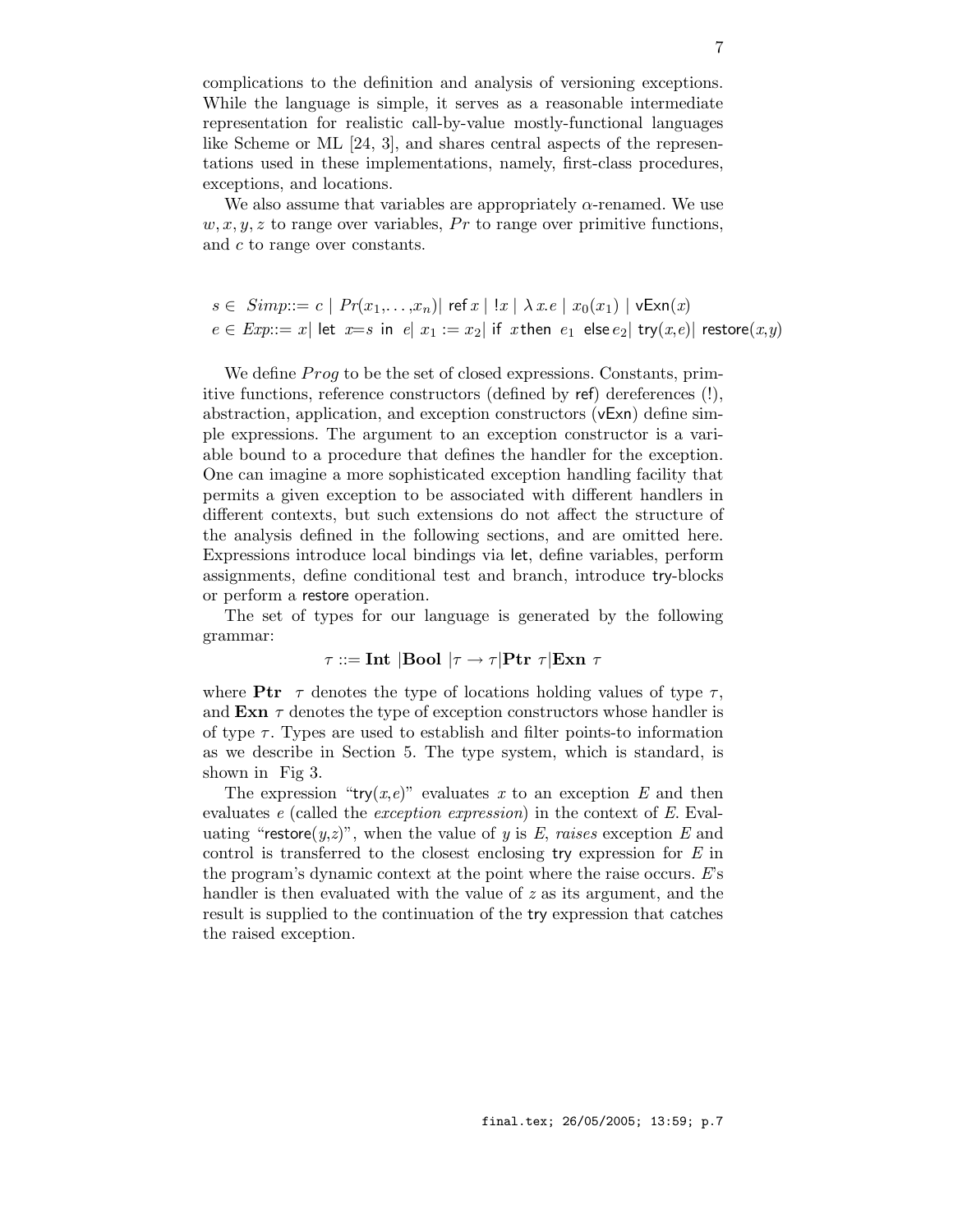| $A \vdash c : typeOf(c)$                                                                                            | $A \vdash x_i : \tau_i$<br>$typeOf(Pr) = \tau_1 \rightarrow \tau_2 \rightarrow \ldots \rightarrow \tau_n \rightarrow \tau$<br>$A \vdash Pr(x_1, \ldots, x_n) : \tau$ |
|---------------------------------------------------------------------------------------------------------------------|----------------------------------------------------------------------------------------------------------------------------------------------------------------------|
| $A \vdash x : \tau$<br>$A \vdash \mathsf{ref}\, x : \mathbf{Ptr}\, \tau$                                            | $A \vdash x : \mathbf{Ptr } \tau$<br>$A \vdash !x : \tau$                                                                                                            |
| $A[x \mapsto \tau_1] \vdash e : \tau_2$<br>$\overline{A \vdash \lambda x}$ . $e : \tau_1 \rightarrow \tau_2$        | $A \vdash x_1 : \tau_1 \rightarrow \tau_2$<br>$A \vdash x_2 : \tau_1$<br>$\frac{1}{A\vdash x_1(x_2) : \tau_2}$                                                       |
| $A \vdash x : \tau_1 \rightarrow \tau_2$<br>$A \vdash v \mathsf{Exn}(x) : \mathbf{Exn}(\tau_1 \to \tau_2)$          | $A \vdash s : \tau$<br>$A[x \mapsto \tau] \vdash e : \tau'$<br>$A \vdash \text{let } x = s \text{ in } e : \tau'$                                                    |
| $A \vdash x_1 : \mathbf{Ptr } \tau_1$<br>$A \vdash x_2 : \tau_1$<br>$A \vdash x_1 := x_2 : \tau_1$                  | $A \vdash x : \textbf{Bool}$<br>$A \vdash e_1 : \tau$<br>$A \vdash e_2 : \tau$<br>$A \vdash$ if x then $e_1$ else $e_2 : \tau$                                       |
| $A \vdash x : \mathbf{Exn}$ $(\tau_1 \rightarrow \tau_2)$<br>$A \vdash e : \tau_2$<br>$A \vdash try(x, e) : \tau_2$ | $A \vdash v : \tau_1$<br>$A \vdash x : \mathbf{Exn}$ $(\tau_1 \rightarrow \tau_2)$<br>$A \vdash$ restore $(x, v) : \tau_2$                                           |

Figure 3. Type System.

Our syntax and definition of try and restore is superficially similar to the way exceptions are defined and used in Scheme or ML [24, 3], but simplifies some key aspects. In particular, our definition binds an exception to its handler at the point where the exception is defined, rather than at the point where the exception is handled. Thus, when a restore action is performed, the handler invoked is the one associated with the raised exception. This simplification, while easily relaxed, allows us to focus attention on the key contribution of versioning exceptions, namely, their support for capturing and restoring state within a protected scope. The actual handler chosen to deal with an exception is less significant in the context of this work than the mechanisms used to identify and restore changes in state. For programs in which an exception is associated with a unique handler, the expression,

let E =  $vExn$  ( $\lambda$  x.e<sub>2</sub>) in  $e_1$ is equivalent to the Standard ML expression

let exception  $E$  of  $type$  of  $x$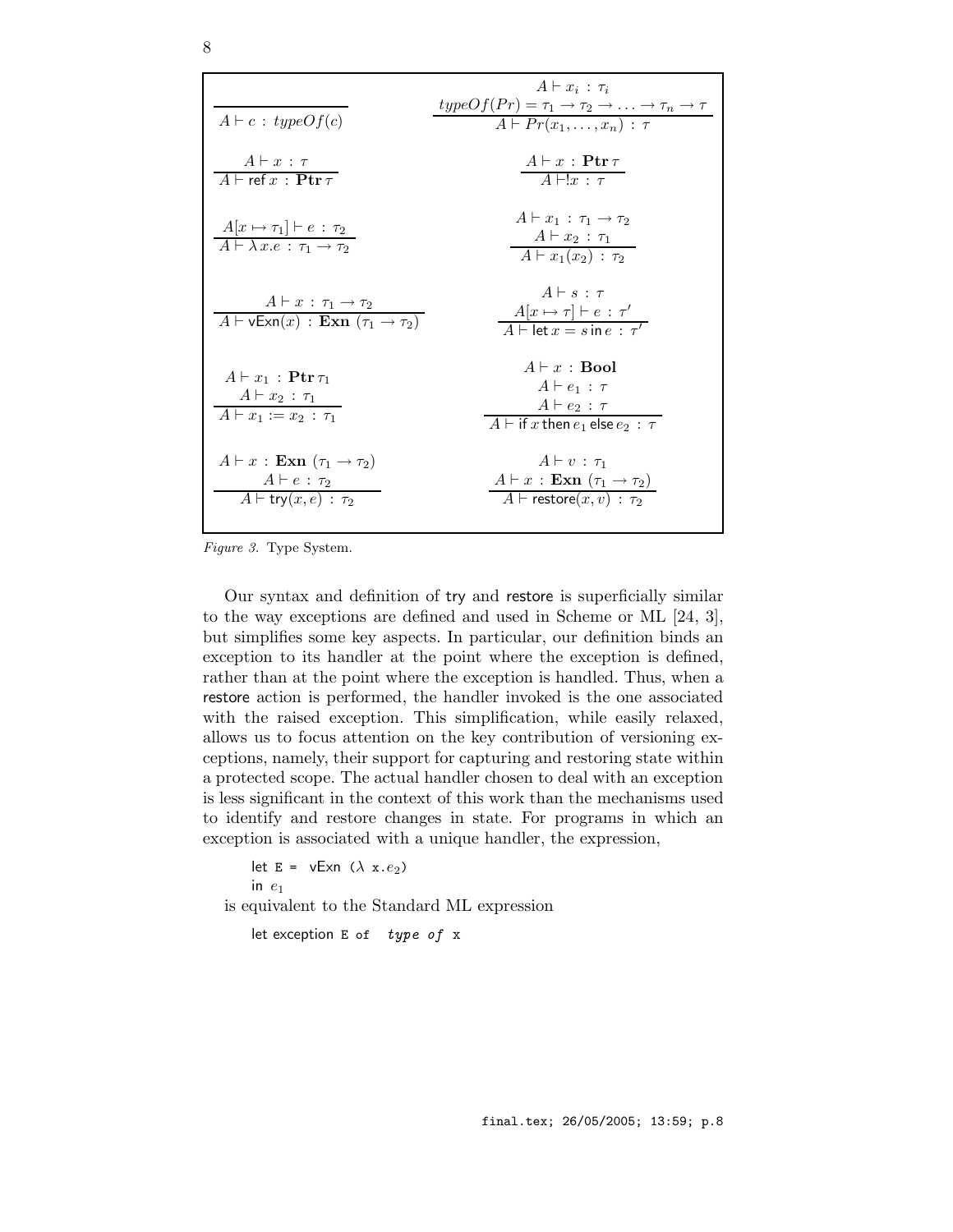in  $e_1$ handle E  $x \Rightarrow e_2$ end

Unlike ordinary exceptions, however, the state in which the try expression's continuation is evaluated after an exception is raised does not reflect modifications performed on the store in the course of evaluating e . Of course, if computation proceeds normally, and no exception is raised, the continuation operates in a context where all side-effects to the store performed by e are visible. Our semantics restores all locations modified within an exception scope, and used in the scope's continuation. It is conceivable that applications may sometimes wish to propagate information to the continuation even if an exception is thrown. Linguistic extensions that provide such fine-grained discrimination of locations fall outside the scope of this paper.

#### 4. Operational Semantics

We define a small-step semantics for the language in the style of the CESK-machine [11]. The machine is specified in terms of states and a transition relation −→ on states:

$$
CE^2SK = \langle State \times \longrightarrow \rangle
$$

Every evaluation step in the machine<sup>1</sup> yields a new state that reflects the contents of the store, environment, continuation, and exception stack. In the following, we write  $X+Y$  and  $X\times Y$  to mean the cartesian sum and product of sequences (ordered sets)  $X$  and  $Y$ , respectively. We write  $X \to Y$  to denote the set of partial functions from X to Y. The notation  $f[x \mapsto y]$  denotes the function that is identical to f on all elements except x for which it returns v. We write  $X^*$  to denote the finite sequences of elements of X,  $X \oplus Y$  to denote the append of sequence X onto sequence Y. We also write  $State \longrightarrow State'$ to reflect a transition from state State to State'. For functions f and  $g(x + q)(x) = g(x)$  if  $x \in Dom(g)$  and  $f(x)$  otherwise; similarly,  $(f - g)(x) = f(x)$  if  $x \in Dom(g)$  and  $f(x) \neq g(x)$ , and is undefined otherwise.

Given  $CE^2SK$ , we define a partial function eval:

$$
\mathit{Prog}\rightarrow\langle\mathit{Env},\mathit{Store},\mathbf{halt}\,\langle v\rangle\rangle
$$

that defines the semantics of all terminating programs  $P \in Prog$  under the evaluation rules defined by  $CE^2SK$ .

 $^1\,$  The  $E^2$  corresponds to Environment and Exception-stack.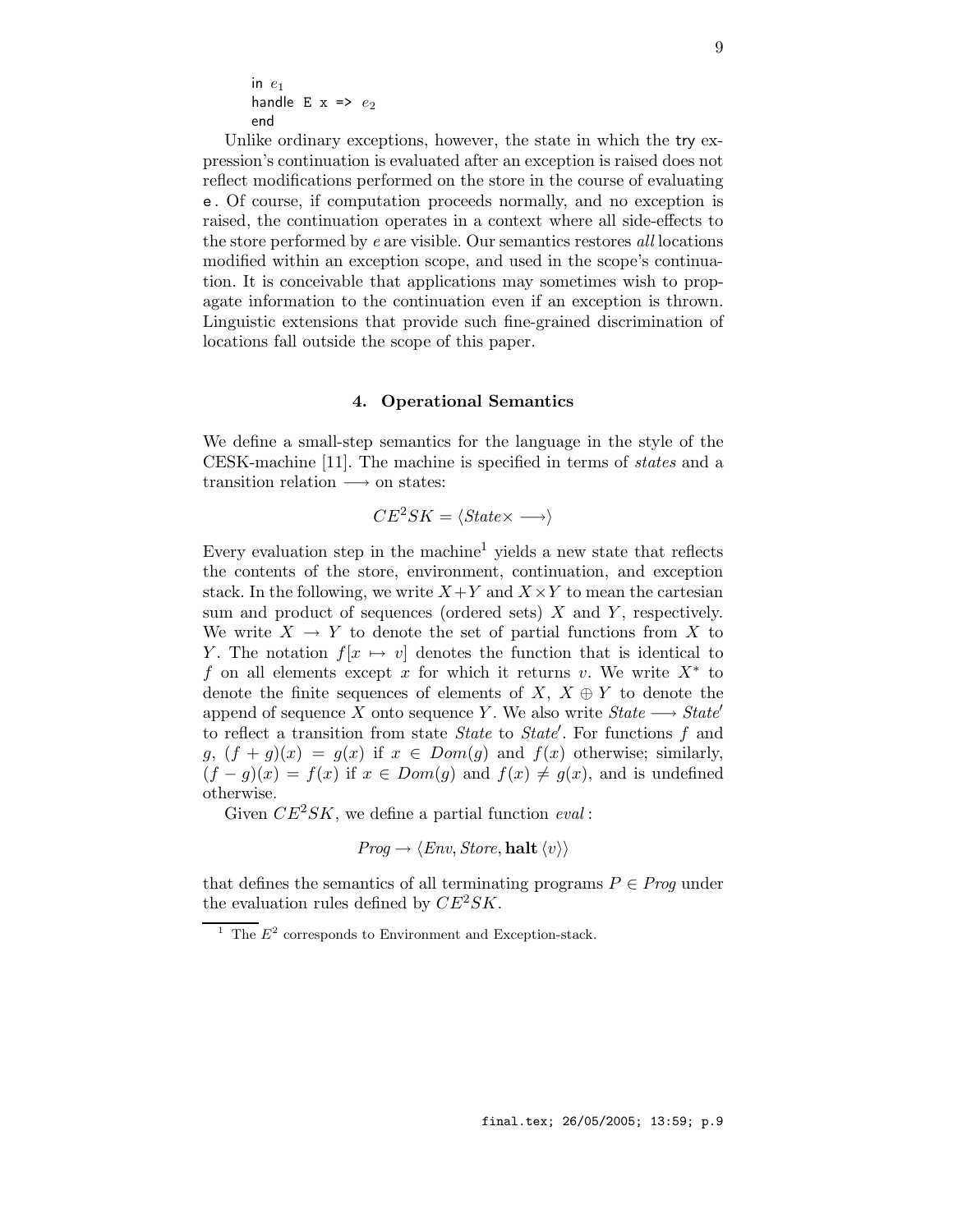|                                                                           | $s \in State$                                 | $=$ ReturnState + ControlState                                                                                             |
|---------------------------------------------------------------------------|-----------------------------------------------|----------------------------------------------------------------------------------------------------------------------------|
|                                                                           |                                               | $+ExnState + HaltState$                                                                                                    |
|                                                                           |                                               | $return State \in ReturnState = Cont \times Value \times Store \times Ernstack$                                            |
|                                                                           |                                               | $controlState \in ControlState = Exp \times Env \times Store \times Cont \times Ernstack$                                  |
|                                                                           | $exnState \in ExnState$                       | $=$ Cont $\times$ Store $\times$ ExnStack                                                                                  |
|                                                                           | $k \in$ Cont                                  | $=$ Frame <sup>*</sup>                                                                                                     |
|                                                                           | $\Sigma \in$ ExnStack                         | $= (ExnVal \times Cont \times Store)^*$                                                                                    |
|                                                                           | $frame \in Frame$                             | $= \text{ret } \langle \text{Var}, \text{Exp}, \text{Env} \rangle + \text{exn } \langle \text{Int }, \text{Value} \rangle$ |
|                                                                           |                                               | $+\mathbf{sto} \langle Store \rangle$                                                                                      |
|                                                                           | $\rho \in \mathit{Env}$                       | $= Var \rightarrow Value$                                                                                                  |
|                                                                           | $\sigma \in \mathit{Store}$                   | $= Loc \rightarrow Value$                                                                                                  |
| $\mathsf{clo}\, \langle \lambda\, x.e, \rho \rangle \in \mathit{Closure}$ |                                               | $=$ Lambda Exp $\times$ Env                                                                                                |
| $\exp$ lal $\langle n, v \rangle \in \mathit{ExnVal}$                     |                                               | $=$ Int $\times$ Value                                                                                                     |
|                                                                           | halt $\langle v \rangle \in \text{HaltState}$ | $=$ Value                                                                                                                  |
|                                                                           | $v \in Value$                                 | $=$ Constant + Closure + Loc + ExnVal                                                                                      |
|                                                                           |                                               |                                                                                                                            |

Figure 4. Domain Equations.

State domains for the machine are defined in Fig. 4. The semantics for the non-exception core is standard and given in Fig. 5. Let expressions are used to augment the environment. Here, abstractions evaluate to closures that capture the lexical environment, application is expressed as a non-tail call that builds a new continuation frame, references are created and dereferences. Assignments and conditional statements manipulate the store and control respectively in the obvious way.

Rules for exception constructors, try, and restore expressions are presented in Fig. 6. Constructors for versioning exceptions create a new exception (generative) value that includes a unique identifier for the exception, and the closure that defines its handler. Evaluating a try expression pushes onto the current exception stack a structure that contains the expression's exception argument, the expression's continuation, and the current store. When an exception is raised, the stack is traversed to find an entry for the raised exception; the handler for the exception is evaluated in the context of the current store, a frame consisting of saved store and continuation, and an exception stack in which all frames between the point when the handler was defined and the exception raised have been discarded. If the execution of the handler finishes successfully, then the continuation is executed with the restored store. The critical observation here is that the store is preserved when the expression e protected by a try block (e.g.,  $\text{try}(E,e)$ ) begins evalu-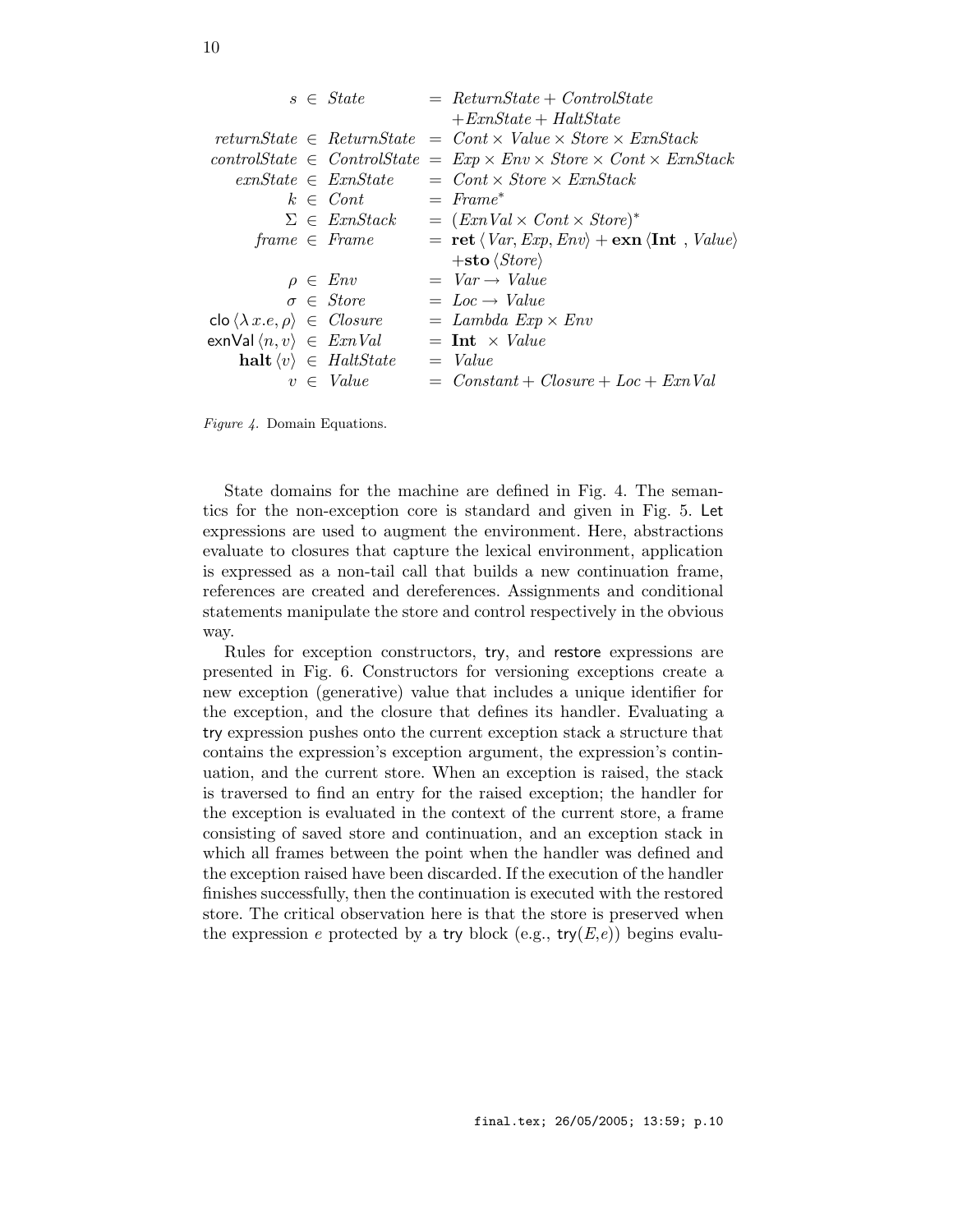$\langle x, \rho, k, \sigma, \Sigma \rangle \longrightarrow \langle k, \rho(x), \sigma, \Sigma \rangle$  $\langle \textsf{let}\, x = c \, \textsf{in}\, e, \rho, k, \sigma, \Sigma \rangle \longrightarrow \ \langle e, \rho[x \mapsto c], k, \sigma, \Sigma \rangle$  $\langle \text{let } x = Pr(x_1, \ldots, x_n) \text{ in } e, \rho, k, \sigma, \Sigma \rangle \longrightarrow$  $\langle e, \rho[x \mapsto \Pr(\rho(x_1), \rho(x_2), \dots, \rho(x_n))] , k, \sigma, \Sigma \rangle$  $\langle \det x = \mathsf{ref} \ y \text{ in } e, \rho, k, \sigma, \Sigma \rangle \longrightarrow \langle e, \rho[x \mapsto l], k, \sigma[l \mapsto \rho(y)], \Sigma \rangle$ for fresh  $l$  $\langle \det x = [y \text{ in } e, \rho, k, \sigma, \Sigma \rangle \longrightarrow \langle e, \rho[x \mapsto \sigma(\rho(y))], k, \sigma, \Sigma \rangle$  $\langle \det x = \lambda y. e' \text{ in } e, \rho, k, \sigma, \Sigma \rangle \longrightarrow \langle e, \rho[x \mapsto \text{clo } \langle \lambda y. e', \rho \rangle], k, \sigma, \Sigma \rangle$  $\langle \det x = y(z) \text{ in } e, \rho, k, \sigma, \Sigma \rangle \longrightarrow$  $\langle e', \rho' \vert w \mapsto \rho(z) \vert, \{ \text{ret } \langle x, e, \rho \rangle \} \oplus k, \sigma, \Sigma \rangle$ provided  $\rho(y) = \mathsf{clo}\langle \lambda w.e', \rho' \rangle$  $\langle x_1 \mathbin{:=} x_2, \rho, k, \sigma, \Sigma \rangle \longrightarrow \ \langle k, \rho(x_2), \sigma[\rho(x_1) \mapsto \rho(x_2)], \Sigma \rangle$  $\langle$  if x then  $e_1$  else  $e_2, \rho, k, \sigma, \Sigma \rangle \longrightarrow \langle e_1, \rho, k, \sigma, \Sigma \rangle$ provided  $\rho(x) = \text{true}$  $\langle \text{if } x \text{ then } e_1 \text{ else } e_2, \rho, k, \sigma, \Sigma \rangle \longrightarrow \langle e_2, \rho, k, \sigma, \Sigma \rangle$ provided  $\rho(x)$  = false  $\langle \{ \text{ret } \langle x, e, \rho \rangle \} \oplus k, v, \sigma, \Sigma \rangle \longrightarrow \langle e, \rho[x \mapsto v], k, \sigma, \Sigma \rangle$ 

Figure 5. Small-step exact semantics for core language.

ation. Any exception raised by e will cause all modifications made to the store to be discarded when control reverts to the try expression's continuation.

Note that the semantics executes the exception handler in the context of the store present at the point the restore expression is evaluated. However, when an exception is thrown, the continuation of the try expression is evaluated in the context of the store present at the point

 $\langle \mathsf{let} \, x = \mathsf{vExn}(y) \, \mathsf{in} \, e, \rho, k, \sigma, \Sigma \rangle \longrightarrow \langle e, \rho[x \mapsto \mathsf{exnVal}\, \langle n, \rho(y) \rangle], k, \sigma, \Sigma \rangle$ for fresh  $n$  $\langle \text{try}(x, e), \rho, k, \sigma, \Sigma \rangle \longrightarrow \langle e, \rho, k, \sigma, \{\langle \rho(x), k, \sigma \rangle\} \oplus \Sigma \rangle$  $\langle \mathsf{restore}(x, y), \rho, k, \sigma, \Sigma \rangle \longrightarrow \langle \{ \mathbf{exn} \langle n, \rho(y) \rangle \} \oplus k, \sigma, \Sigma \rangle$ provided  $\rho(x) = \exp\text{Val}\langle n, v\rangle$  $\langle \{ \exp(n, v) \} \oplus k, \sigma, \Sigma \rangle \longrightarrow \langle e, \rho[x \mapsto v], \{ \operatorname{sto} \langle \sigma' \rangle \} \oplus k', \sigma, \Sigma'' \rangle$ provided  $\Sigma = \Sigma' \oplus \{\langle \mathsf{exnVal}\, \langle n, \mathsf{clo}\, \langle \lambda\, x.e, \rho \rangle\rangle, k', \sigma' \rangle\} \oplus \Sigma''$ and  $\langle$ exnVal $\langle n, v \rangle, k', \sigma' \rangle \not\in \Sigma'$  $\langle \{ \mathbf{sto} \langle \sigma' \rangle \} \oplus k, v, \sigma, \Sigma \rangle \longrightarrow \langle k, v, \sigma', \Sigma \rangle$ 

Figure 6. Small-step semantics for exceptions.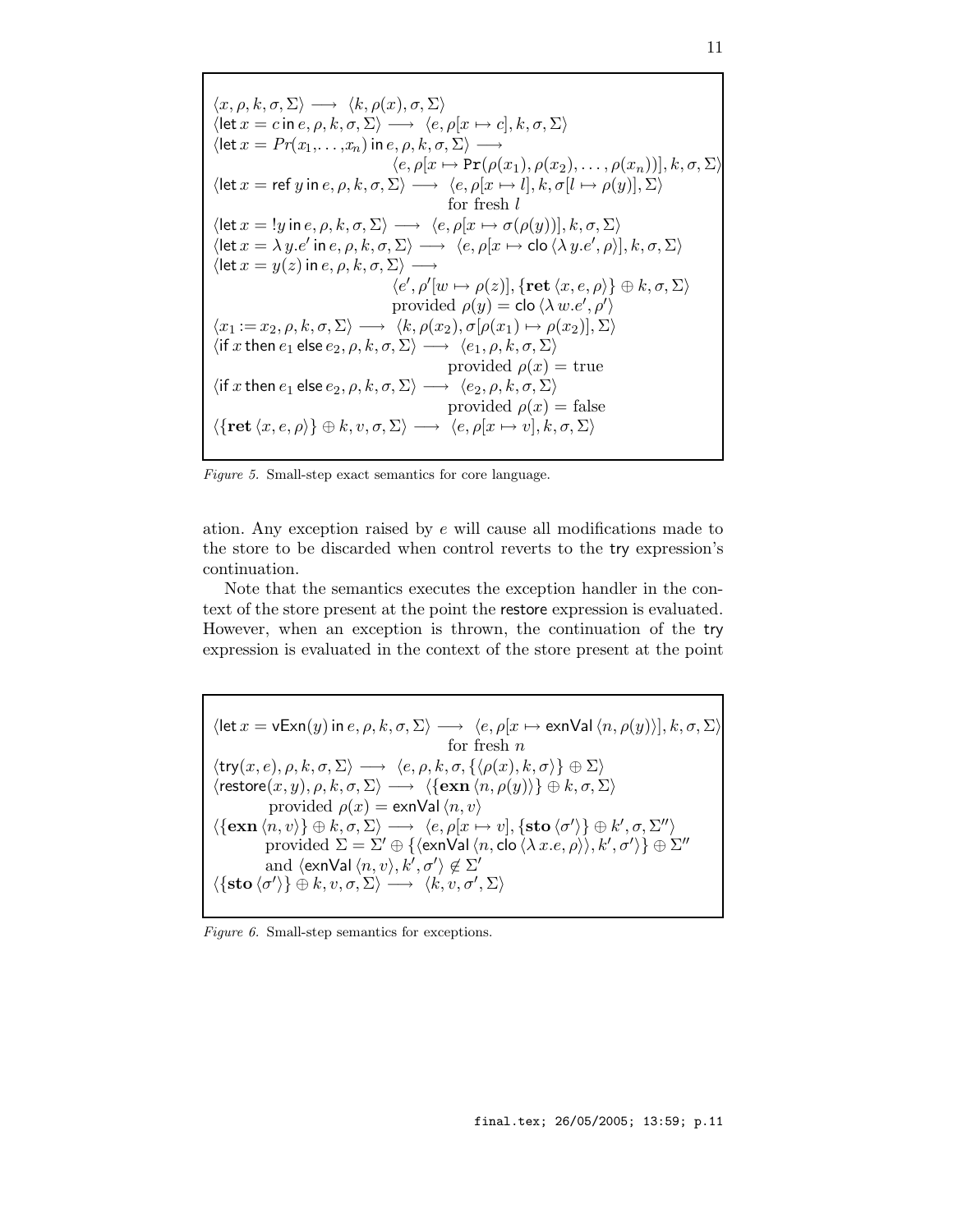when the exception handler was installed. That is, changes made to the store in the exception handler are not visible in the continuation. By changing the definition of handler invocation slightly, we derive an alternative semantics in which modifications done in the handler are visible in the continuation. This can be useful if updates performed in the handler are to be visible in its continuation.

$$
\langle \{ \operatorname{\mathsf{exn}} \langle n, v \rangle \} \oplus k, \sigma, \Sigma \rangle \longrightarrow \langle e, \rho[x \mapsto v], \{ \operatorname{\mathsf{sto}} \langle \sigma \rangle \} \oplus \{ \operatorname{\mathsf{sto}} \langle \sigma' \rangle \} \oplus k', \sigma, \Sigma'' \rangle
$$
\nprovided  $\Sigma = \Sigma' \oplus \{ \langle \operatorname{\mathsf{exnVal}} \langle n, \operatorname{\mathsf{clo}} \langle \lambda x. e, \rho \rangle \rangle, k', \sigma' \rangle \} \oplus \Sigma''$ \nand  $\langle \operatorname{\mathsf{exnVal}} \langle n, v \rangle, k', \sigma' \rangle \notin \Sigma'$ 

$$
\langle \{\mathbf{sto}\langle \sigma'' \rangle\} \oplus \{\mathbf{sto}\langle \sigma' \rangle\} \oplus k, v, \sigma, \Sigma \rangle \longrightarrow \langle k, v, \sigma' + (\sigma - \sigma''), \Sigma \rangle
$$

In this paper, we use the semantics shown in Fig. 6. The alternative interpretation does not pose any interesting challenges for our analysis.

## Example

To illustrate the semantics, consider the program shown in Fig. 7. Some of the expressions are annotated with labels, as superscripts over the expressions enclosed in square brackets. For readability, we use syntactic sugar where appropriate; e.g. sequencing expressed using a semicolon(;) separator, is shorthand for nested let expressions.

After declaring variables  $s, x_1, x_2, x_3, p_1$  and f, the program wraps a call to  $f$  (with argument  $x_3$ ) inside an exception-protected scope. The function  $f$  raises an exception using restore after modifying various store locations. There is a dereference of  $x_1$  in the try block's continuation.

Note that  $x_1$  and  $x'_1$  are aliases and hence the assignment to  $x'_1$  at expression 7 affects  $x_1$  as well. In addition, function f actually only modifies locations  $x_1$  (via the call to procedure g) and  $p_1$  within its definition. However, only  $x_1$  is live in the continuation of the try block. Hence, only  $x_1$  needs to be saved and restored upon entry and exit from the try block at label 15. Since the language supports first-class locations and procedures, these inferences are not easily derived by simple syntactic examination of the program. Instead, a static analysis capable of recording assignments within exception-protected regions is required. The following section defines such an analysis.

#### 5. Analysis

The exact semantics naively implements versioning exceptions by saving the complete store at a try block and restoring it when an exception is raised. Another naive implementation would be to log all assignment statements. However both of these are excessively conservative since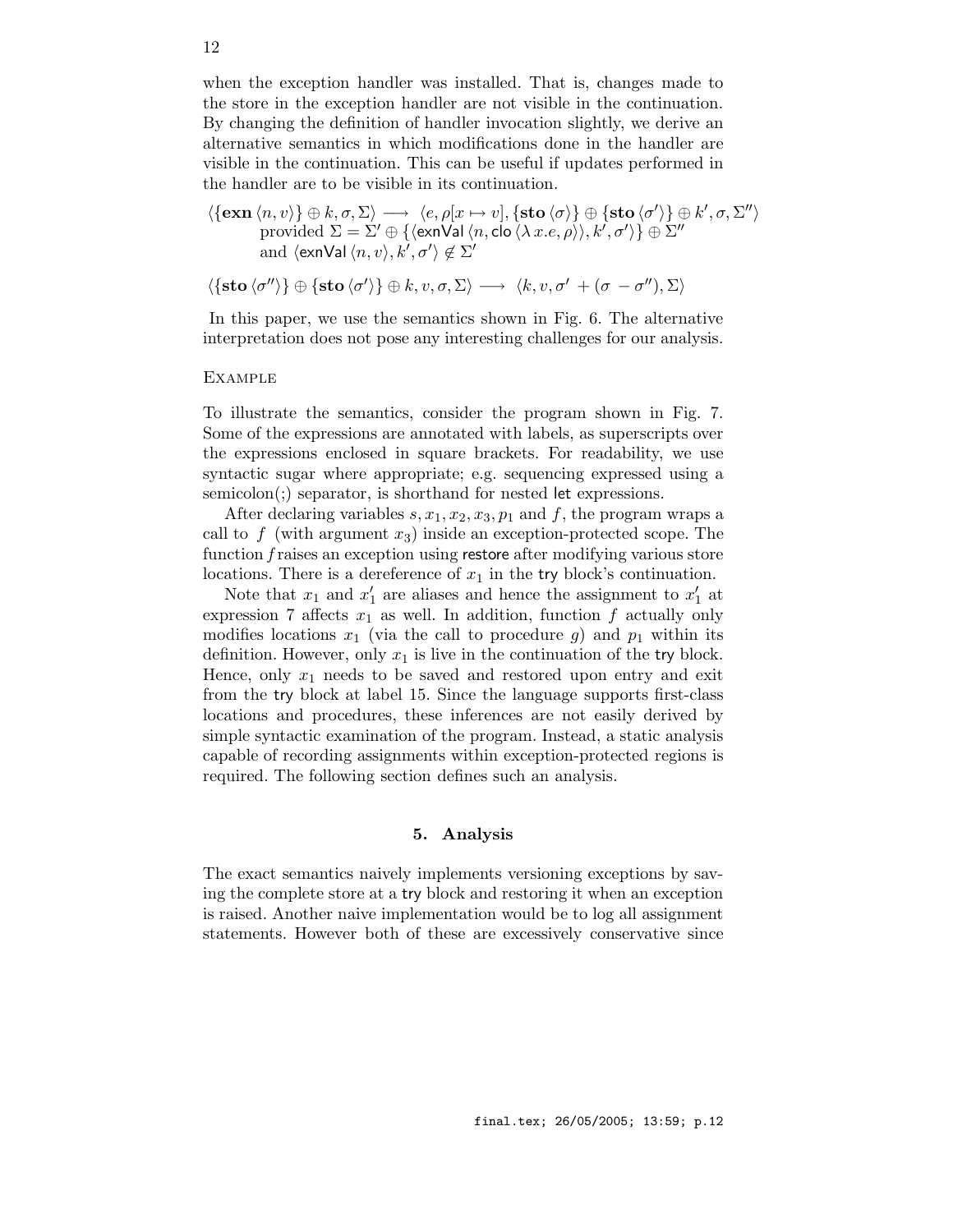$$
[\text{let } s = \text{vExn}(\lambda z. z) \text{ in}
$$
\n
$$
[\text{let } x_1 = [\text{ref } 0]^1 \text{ in}
$$
\n
$$
[\text{let } x_2 = [\text{ref } x_1]^3 \text{ in}
$$
\n
$$
[\text{let } x_3 = [\lambda p. [\text{let } x'_1 = !x_2 \text{ in } [x'_1 := 1]^7; [p]^8]^6]^5 \text{ in}
$$
\n
$$
[\text{let } p_1 = [\text{ref } 2]^{10} \text{ in}
$$
\n
$$
[\text{let } [\lambda g. \text{let } p_2 = g(4)
$$
\n
$$
\text{in } p_1 := p_2; \text{ restore}(s, 100)]^{12}
$$
\n
$$
\text{in } [\text{try}(s, [f(x_3)]^{14})]^{15}; [!x_1]^{16}
$$



not all store locations may be modified and not all of these may be live in the continuation. We want to save/restore only those locations that are modified in the sub-expression of the try block and are used in its continuation. A try expression may have many continuations since it may occur within a procedure invoked from different call-sites. Thus, an interprocedural program analysis is required to approximate the continuation set and the set of locations modified in the dynamic context of the expression the try expression protects.

To do so, our analysis builds the abstract maps defined in Fig. 8. To simplify the presentation we assume that every expression in program P is uniquely labeled.

| $\hat{v} \in \widehat{Value}$                       | $=$ Int   Bool   $ALamExp$                                                                                           | AExcpn                                       | $= \widehat{\mathsf{Excpn}}\langle l \rangle$ |
|-----------------------------------------------------|----------------------------------------------------------------------------------------------------------------------|----------------------------------------------|-----------------------------------------------|
|                                                     | $A\text{RefExp} \mid A\text{Excpn}$                                                                                  | ALamExp                                      | $= \widehat{\text{LamExp}}\langle l \rangle$  |
|                                                     |                                                                                                                      | $A\mathit{RefExp}$                           | $= \widehat{\text{RefExp}}\langle l \rangle$  |
|                                                     | $\mathcal{F} \in \textit{Flowset} = \textit{Var} + \textit{Label} \rightarrow \mathcal{P}(\widehat{\textit{Value}})$ | $\mathcal{K}\mathit{\in} \ \mathit{ContMap}$ | $= Label \rightarrow \mathcal{P}(Exp)$        |
| $\mathcal{U} \in \mathit{U}\mathit{se}\mathit{set}$ | $= Label \rightarrow \mathcal{P}(Var)$                                                                               | $M \in Defset$                               | $= Label \rightarrow \mathcal{P}(Var)$        |
| $\mathcal{A} \in \mathit{IMap}$                     | $= Var \rightarrow \mathcal{P} (Var^{\{-1,+1\}})$                                                                    |                                              |                                               |

Figure 8. Abstract maps.

Abstract values include abstract base types, closures, locations, and exception values. An abstract closure  $ALamExp$  is the label of the  $\lambda$ expression of its exact counterpart, and an abstract location  $ARefExp$ is the label of the ref expression that creates the corresponding exact location, while AExcpn abstracts exception values by approximating all exceptions created at label  $l$ . (We use *constructor* to denote that the constructor generates abstract values.)

 $\mathcal F$  is a flow function that abstracts the environment, and produces control and data flow information: for any variable x,  $\mathcal{F}(x)$  returns the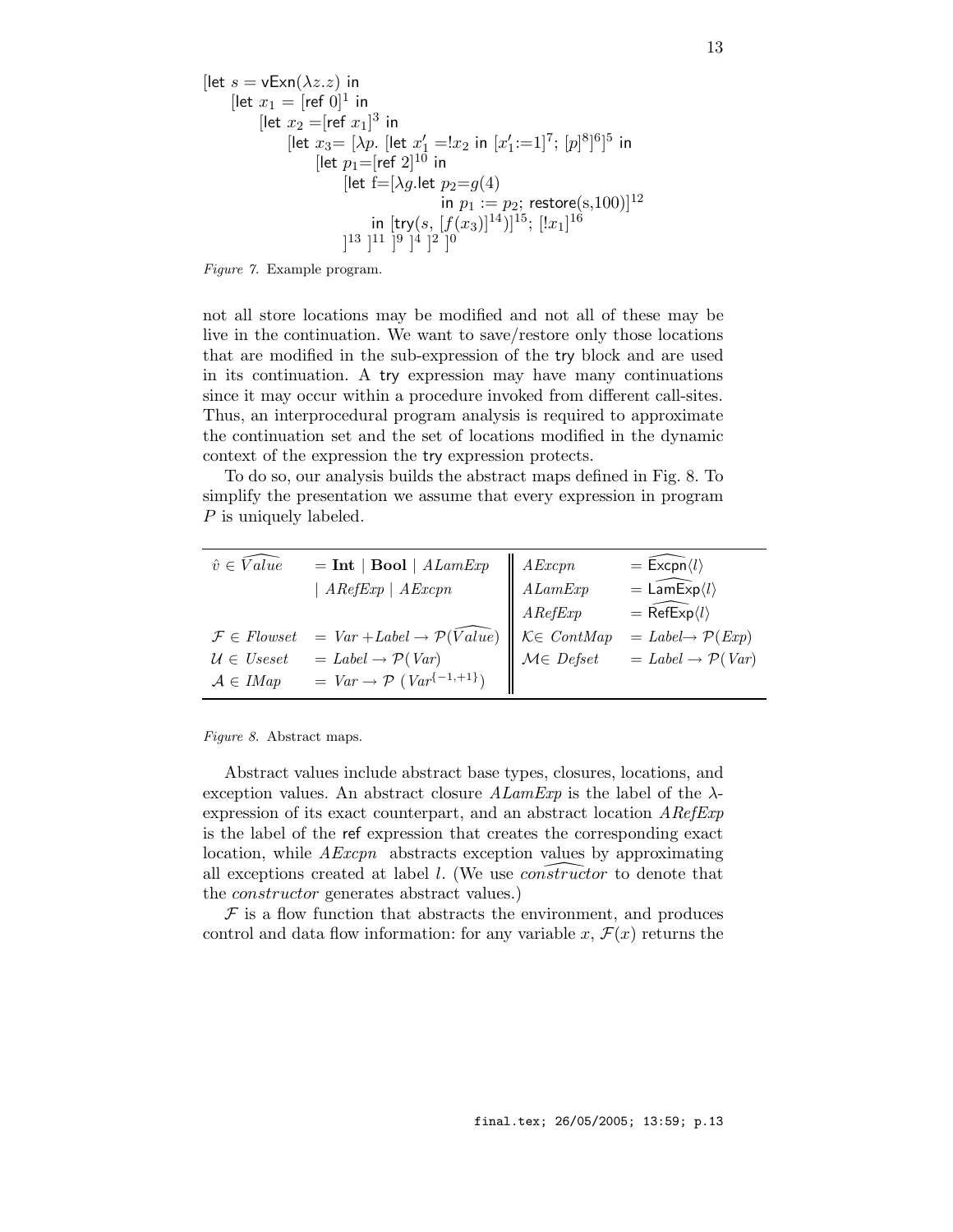abstract values that x may acquire; for any label l,  $\mathcal{F}(l)$  returns the abstract values produced by the expression with label l.

Four maps are used to produce necessary reachability information:

- 1. For any expression  $[e]^l$ , the *continuation* map  $\mathcal{K}(l)$  returns the set of e's continuations.
- 2. For any expression  $[e]^l$ , the use map  $\mathcal{U}(l)$  gives the set of variables referenced in e.
- 3. For any expression  $[e]^l$ , the *def* map  $\mathcal{M}(l)$  gives the list of variables bound to locations that are modified in this expression by an assignment statement.
- 4. Map A defines points-to and pointed-by relations for each variable. These help in capturing data dependencies among store locations, which allows us to inductively build reachability information through elements in the store. The integer superscript is used to differentiate between points-to and pointed-by relations.

We elaborate on the structure of these maps below.

#### FLOW FUNCTION

The specification of the flow function is defined in terms of subset constraints for a typical monovariant (flow- and context-insensitive) flow analysis [19, 31]. Its specification relies on a helper function  $last$ :  $Exp \rightarrow \mathcal{P}(Exp)$  that returns the set of the last sub-expression(s) of an expression. The function is defined as follows:

$$
last(\text{let } x=s \text{ in } e) = last(e)
$$
  
\n
$$
last(\text{try}(x,e)) = last(e)
$$
  
\n
$$
last(\text{if } x \text{ then } e_1 \text{ else } e_2) = last(e_1) \cup last(e_2)
$$
  
\n
$$
last(x_1 := x_2^l) = \{x_2^l\}
$$
  
\n
$$
last(\text{restore}(x, y)) = \cup_{\text{Excpn}\langle l \rangle \in \mathcal{F}(x), [\text{vExn}(z)]^l \in P, \lambda w.e \in \mathcal{F}(z) } last(e)
$$
  
\n
$$
otherwise last(e^l) = \{e^l\}
$$

Note that for the restore expression, *last* returns the last subexpression(s) of the set of exception handlers that could be called.

To avoid enforcing constraints on dead code, we only require constraints to hold on *initialized* expressions, where  $Init_F$  is the smallest set of subexpressions of  $P$  that includes  $P$  and is closed under the following rules:

1. If let  $x = s$  in  $e \in Int_F$  and  $s \neq y(z)$ ,  $\{s, e\} \in Int_F$ .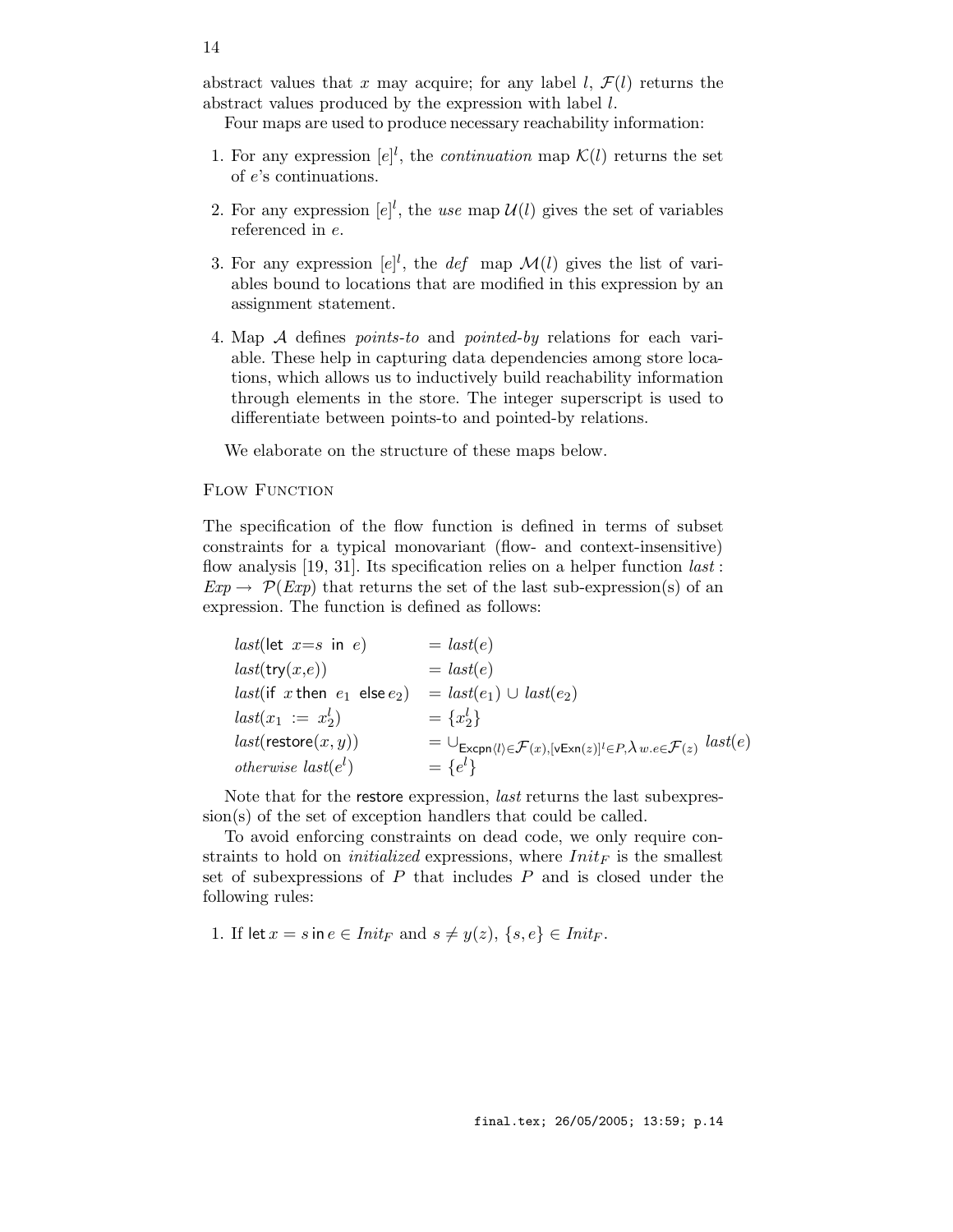If  $e \in \textit{Init}_F$  and  $e$  is

\n- \n
$$
-\text{ let } x = c \text{ in } e', \text{ then } typeOf(c) \in \mathcal{F}(x).
$$
\n
\n- \n $-\text{ let } x = Pr(x_1, \ldots, x_n) \text{ in } e', \text{ then } typeOf(Pr(x_1, \ldots, x_n)) \in \mathcal{F}(x).$ \n
\n- \n $-\text{ let } x = [\lambda w.e']^l \text{ in } e, \text{ then } \text{LamExp}(l) \in \mathcal{F}(x).$ \n
\n- \n $-\text{ let } x = [\text{ref } y]^l \text{ in } e', \text{ then } \text{RefExp}(l) \in \mathcal{F}(x), \text{ and } \mathcal{F}(y) \subseteq \mathcal{F}(l).$ \n
\n- \n $-\text{ let } x = !y \text{ in } e', \text{ then } \forall \text{RefExp}(l) \in \mathcal{F}(y), \mathcal{F}(l) \subseteq \mathcal{F}(x).$ \n
\n- \n $-\text{ let } x = [\text{vExn}(y)]^l \text{ in } e', \text{ then } \text{Excpn}(l) \in \mathcal{F}(x) \text{ and } \mathcal{F}(y) \subseteq \mathcal{F}(l).$ \n
\n- \n $-\text{ let } x = y(z) \text{ in } e', \text{ then } \forall \text{LamExp}(l) \in \mathcal{F}(y), \forall [\lambda w.e']^l \in P, \mathcal{F}(z) \subseteq \mathcal{F}(w), \text{ and if } last(e'') \in \text{Init}_F, \text{ and } last(e'') = e'_b, \text{ then } \mathcal{F}(l') \subseteq \mathcal{F}(x).$ \n
\n- \n $-x_1 := x_2, \text{ then } \forall \text{RefExp}(l) \in \mathcal{F}(x_1), \mathcal{F}(x_2) \subseteq \mathcal{F}(l).$ \n
\n- \n $-\text{ [try}(x, e')]^l, \text{ then }$ \n
\n- \n $(a) \text{ if } last(e) \in \text{Init}_F \text{ and } last(e) = e'_b, \text{ then } \mathcal{F}(l') \subseteq \mathcal{F}(l).$ \n
\n- \n $-\$

Figure 9. Flow analysis constraints.

- 2. If let  $x = y(z)$  in  $e \in Init_F$  and  $\lambda w.e' \in \mathcal{F}(y)$  then: (a)  $e' \in *Init*<sub>F</sub>$ . (b) if  $last(e') \in Init_F$ , then  $e \in Init_F$ .
- 3. If if x then  $e_1$  else  $e_2 \in *Init*<sub>F</sub>$  then  $\{e_1, e_2\} \in *Init*<sub>F</sub>$ .
- 4. If  $\text{try}(x, e) \in \text{Init}_F$ , then  $e \in \text{Init}_F$ .
- 5. If  $\mathsf{restore}(x, y) \in \mathit{Init}_F, \; \mathsf{Excpn}\langle l \rangle \, \in \, \mathcal{F}(x), [\mathsf{vExn}(z)]^l \, \in \, P, \lambda \, w.e \, \in \,$  $\mathcal{F}(z)$  then  $e \in \textit{Init}_F$ .

The flow constraints for the language are given in Fig 9. Most of the rules are standard. The flow analysis associates an abstract exception value with exception constructors; this value contains the program label of the constructor expression. A try block results in flows being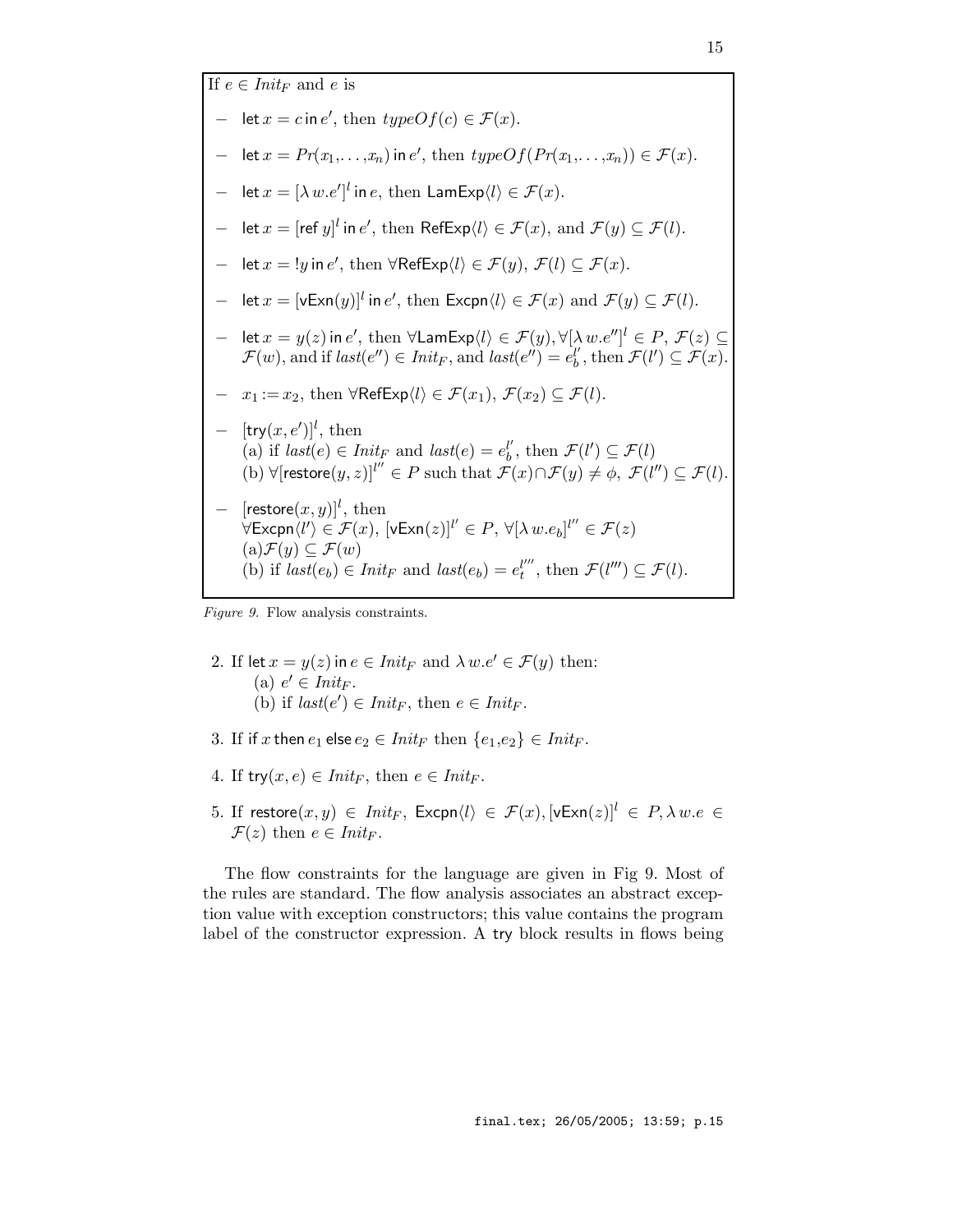computed for both the label of the block that stem from the expression protected by the block as well as the results of any handler for its exception argument that could be raised within its body. These abstract values are recorded in the expression's associated label. The computed flow for a restore expression establishes two subset constraints. The first propagates the argument value for handlers to the handler parameter. The second propagates the result of the handler to the expression's label. Constraints between try and restore expressions ensure that these values are propagated to the result label of the appropriate try block.

#### THE CONTINUATION MAP

In order to make versioning exceptions practical, it is necessary to minimize the set of locations saved on entry to a try expression. Informally, only those locations that are both live in the expression's continuation and modified in the protected expression need to be preserved. To compute this intersection, we must determine the set of return points (or continuations) for expressions in the program. Because the language supports higher-order procedures and first-class exceptions, this set cannot be determined by simple syntactic examination of the program.

Instead, we build a continuation map that associates with every expression  $e^l$ , the set of expressions that constitutes  $e$ 's continuations,  $\mathcal{K}(l)$ . This map is built in two steps. First, the original program is transformed into CPS (continuation-passing style) [12]. The translation to CPS given an input program in A-normal form is straightforward [12]. This transformation inserts continuation procedures and variables for all non-trivial expressions. In particular, the CPS conversion of a try expression of the form try(x,e) with continuation variable k will be translated into  $try(x, e')$  where every subexpression  $e'' \in last(e)$ is transformed into a call to k. Second, we apply flow analysis on this transformed program to compute the continuation procedures bound to continuation variables. For example, the CPS transform of a procedure  $p = \lambda x.e$  with continuation k is  $\lambda \langle x, k \rangle$ . CPS[[e]]k. Each distinct call to  $p$  supplies a new continuation procedure argument for  $k$ . Thus, given  $try(x, e)$ , e's continuation set represents the return points where control is transferred upon completion of the try expression.

## The Variable Use Map

For any expression  $[e]^l \in Init_F, \mathcal{U}(l)$  contains the set of variables referenced in e. In the case of restore expressions, all variables referenced in the handler belong to the set of variables that are used by the restore expression.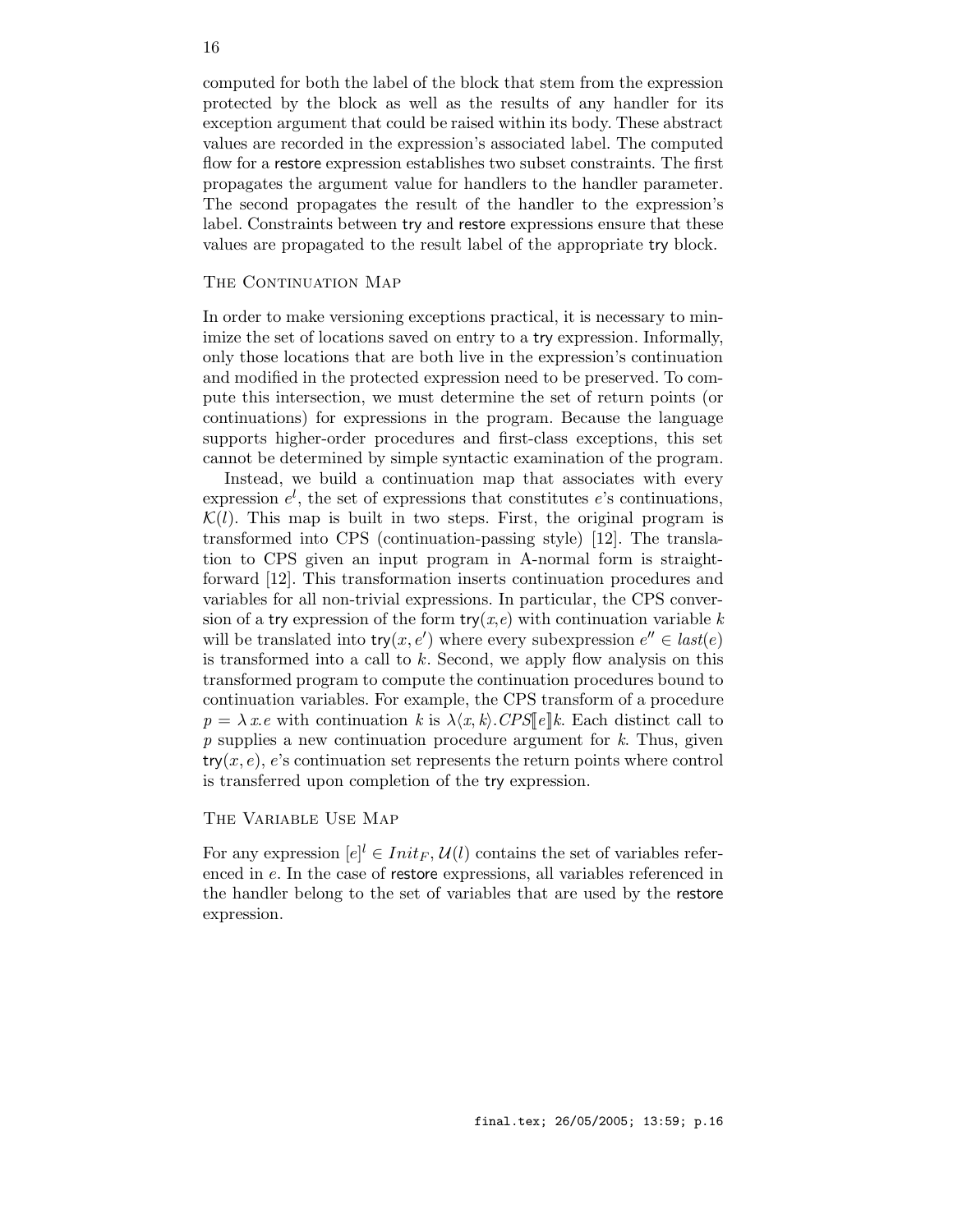For all  $e_0^l \in Init_F$ , if  $e_0$  is

\n- \n
$$
-\text{let } x = e_1^{l_1} \text{ in } e_b^{l_b}, \text{ then } \mathcal{U}(l_1) \cup \mathcal{U}(l_b) \subseteq \mathcal{U}(l).
$$
\n
\n- \n $-\mathbf{v}\mathsf{Exn}(x), \text{ then } \{x\} \in \mathcal{U}(l).$ \n
\n- \n $-x_0(x_1), \text{ then } \{x_0, x_1\} \in \mathcal{U}(l) \text{ and } \forall \mathsf{LamExp}\langle l' \rangle \in \mathcal{F}(x_0), \mathcal{U}(l') \subseteq \mathcal{U}(l).$ \n
\n- \n $-x \text{ or } e_0 = \text{ref } x \text{ or } e_0 = !x, \text{ then } \{x\} \in \mathcal{U}(l).$ \n
\n- \n $-Pr(x_1, \ldots, x_n), \text{ then } \{x_1, \ldots, x_n\} \in \mathcal{U}(l).$ \n
\n- \n $-x_0 := x_1, \text{ then } \{x_1\} \in \mathcal{U}(l).$ \n
\n- \n $-r\text{estore}(x, y), \text{ then } \{x, y\} \in \mathcal{U}(l) \text{ and }$ \n
\n- \n $\forall \text{Excpn}\langle l_1 \rangle \in \mathcal{F}(x), \exists [\text{v}\text{Exn}(z)]^{l_1} \in P, \forall [\lambda w \cdot [e_b]^{l_3}]^{l_2} \in \mathcal{F}(z), \mathcal{U}(l_3) \in \mathcal{U}(l).$ \n
\n- \n $- \text{if } x \text{ then } e_t^{l_t} \text{ else } e_f^{l_f}, \text{ then } (\{x\} \cup \mathcal{U}(l_t) \cup \mathcal{U}(l_f)) \subseteq \mathcal{U}(l).$ \n
\n- \n $- \text{try}(x, e^{l'}), \text{ then } \mathcal{U}(l') \subseteq \mathcal{U}(l).$ \n
\n

## THE DEF MAP AND POINTS-TO MAP

Besides determining the continuations and references of expressions, the analysis also requires information about where locations and bindings are defined, how they are dereferenced and related. The variable definition map  $\mathcal M$  and the points-to map  $\mathcal A$  provide this information.

A tracks both points-to and pointed-by information. To illustrate, if  $A(x)$  has a member

 $y^{-1}$  then x points-to y. If  $typeOf(y)$  is  $\tau$  then  $typeOf(x)$  would be Ptr  $\tau$ .  $y^{+1}$  then x is pointed-by y. If  $typeOf(y)$  is Ptr  $\tau$  then  $typeOf(x)$  would be  $\tau$ .

If dereferencing variable  $x$  returns the content of the variable  $y$  then we say x points-to y and y is pointed-by x. Note that map  $A$  is a weighted directed graph. If  $y^w \in \mathcal{A}(x)$  then there is an edge from x to y, and the weight of the directed edge  $(x, y)$  is w.

Fig. 10 shows the definition of  $A$  and  $M$ . Consider rule 3. The set of locations modified by a restore expression includes all the modifications performed by all the exception handlers that can be invoked by the restore expression.

To illustrate the construction of the points-to map, note that as an effect of the assignment expression (Rule 5)  $x_1$  points-to  $x_2$  and  $x_2$  is pointed-by  $x_1$ . In rules  $(5-8)$  we insert the points-to/pointedby constraints only if both variables are bound to locations. This is accomplished by ensuring the type of the variable is **Ptr**  $\tau$ .

In the let expression (8), for each possible procedure  $\lambda x.e_1$  that can flow into  $x_0$ ,  $x_3$  (the argument) and x will share the same location.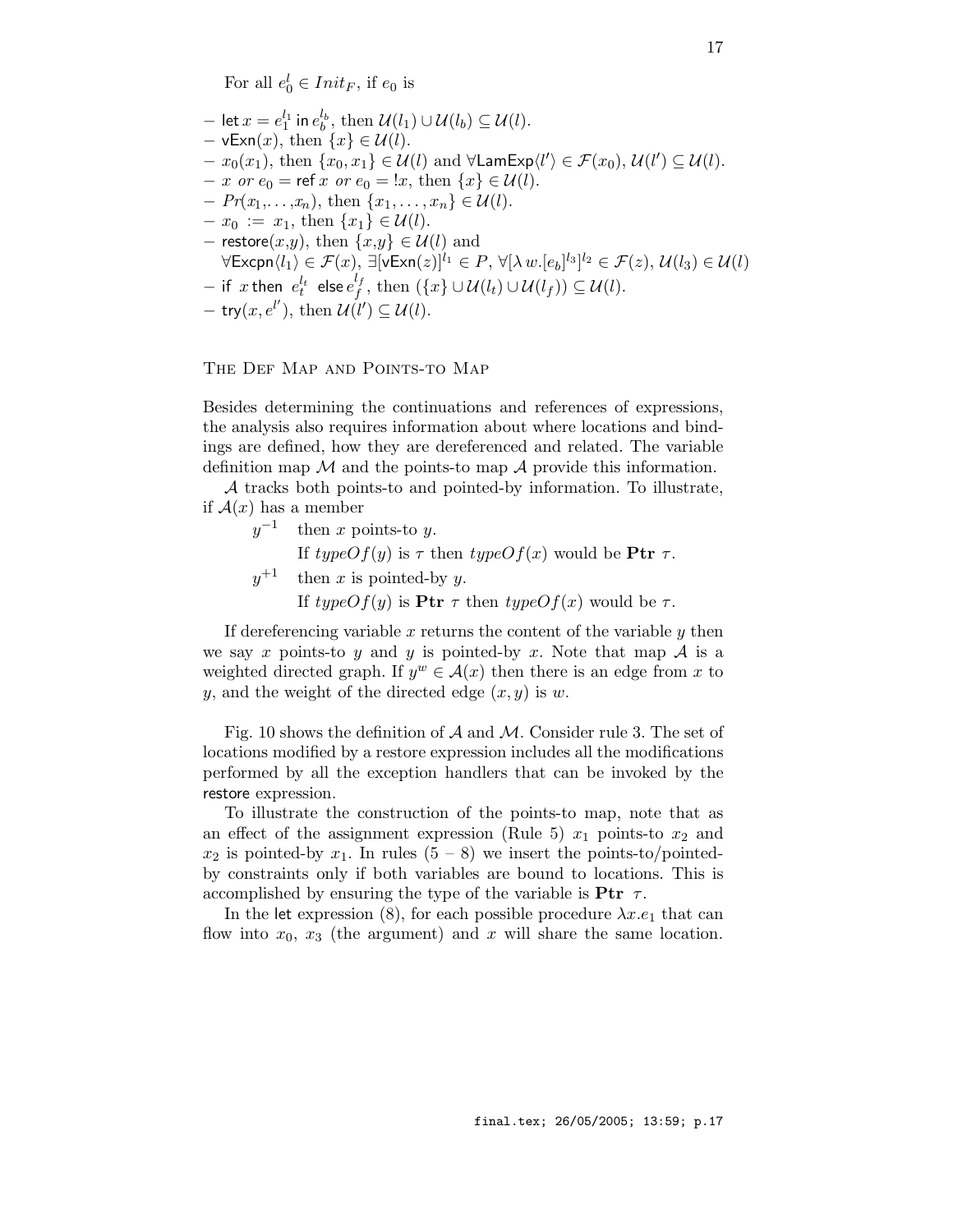(1)  $[\mathsf{if} \ x \mathsf{then} \ [e_1]^{l_1}$  else $[e_2]^{l_2}]^{l_1}$  $- \mathcal{M}(l_1) \cup \mathcal{M}(l_2) \subseteq \mathcal{M}(l)$ (2)  $[try(x,[e_1]^{l_1})]^{l_1}$  $- \mathcal{M}(l_1) \subseteq \mathcal{M}(l).$ (3) [restore $(x, y)$ ]  $- \forall \mathsf{Excpn}\langle l_1 \rangle \in \mathcal{F}(x),$ s.t.  $[v\text{Exn}(z)]^{l_1} \in P$ ,  $\forall [\lambda w.[e_b]^{l_3}]^{l_2} \in \mathcal{F}(z),$  $\mathcal{M}(l_3)\in \mathcal{M}(l)$ (4) [let  $x = s$  in  $[e]^{l_1}$ ]<sup>l</sup> if  $s \equiv c$  or  $s \equiv Pr(x_1, \ldots, x_n)$ or  $s \equiv \lambda y.e'$  or  $s \equiv v \text{Exn}(y)$  $- \mathcal{M}(l_1) \subseteq \mathcal{M}(l)$ . (5)  $[x_1 := x_2]^l$  $- \{x_1\} \in \mathcal{M}(l).$  $-\text{ if } typeOf(x_2) = \textbf{Ptr } \tau$ .  $\{x_1^{+1}\}\subseteq \mathcal{A}(x_2)$ .  $\{x_2^{-1}\}\subseteq \mathcal{A}(x_1)$ (6) [let  $x_1 = 1x_2$  in  $[e]^{l_1}$ ]<sup>l</sup>  $- \mathcal{M}(l_1) \subseteq \mathcal{M}(l)$ .  $-$  if type $Of(x_1) = \textbf{Ptr } \tau$ .  $\{x_2^{+1}\}\subseteq \mathcal{A}(x_1)$ .  $\{x_1^{-1}\}\subseteq \mathcal{A}(x_2)$ (7) [let  $x_1 = \text{ref } x_2$  in  $[e]^{l_1}$ ]<sup>*l*</sup>  $- \mathcal{M}(l_1) \subseteq \mathcal{M}(l).$  $-$  if type $Of(x_2)=P$ tr  $\tau$ .  $\{x_2^{-1}\}\subseteq \mathcal{A}(x_1)$ .  $\{x_1^{+1}\}\subseteq \mathcal{A}(x_2)$ (8) [let  $x_1 = x_0(x_3)$  in  $[e]^{l_1}$ ]<sup>l</sup>  $- \mathcal{M}(l_1) \subseteq \mathcal{M}(l)$ .  $-\forall [\lambda x.[e_1]^{l_2}]^{l_3} \in \mathcal{F}(x_0)$  $\mathcal{M}(l_2) \subseteq \mathcal{M}(l).$ . if  $typeOf(x) = \textbf{Ptr }\tau$  $Unify(\mathcal{A}(x), \mathcal{A}(x_3))$ (a) if  $x_2 \in \text{last}(e_1)$  and  $typeOf(x_2) = Ptr \tau$ Unify $(\mathcal{A}(x_1), \mathcal{A}(x_2))$ (b) if  $!x_2 \in last(e_1)$  and  $typeOf(x_1) = Ptr \tau$  ${x_2}^{+1}$   $\subseteq$   $\mathcal{A}(x_1)$  ${x_1}^{-1}$   $\subseteq$   $\mathcal{A}(x_2)$ . (c) if ref  $x_2 \in \text{last}(e_1)$  and  $typeOf(x_2) = Ptr \tau$  ${x_2}^{-1}$   $\subseteq$   $\mathcal{A}(x_1)$  ${x_1}^{+1}$   $\subseteq$   $\mathcal{A}(x_2)$ .

Figure 10. Constraints for Abstract Def Map and Points-to map.

Hence we unify their points-to maps. The procedure  $Unify(a, b)$  generates two constraints:  $a \subseteq b$  and  $b \subseteq a$ . The unification of points-to information between the argument and the formal parameter is essential. Within the function body, these variables effectively serve as aliases for the same location; thus, updates to one must be propagated to the other.

Different constraints are generated depending on the members of *last(e)*. For example, if  $x_2 = last(e)$  is bound to a location, we unify the points-to map for  $x_2$  and the map for the result; this allows effects to be propagated bi-directionally between caller and callee. As before,

18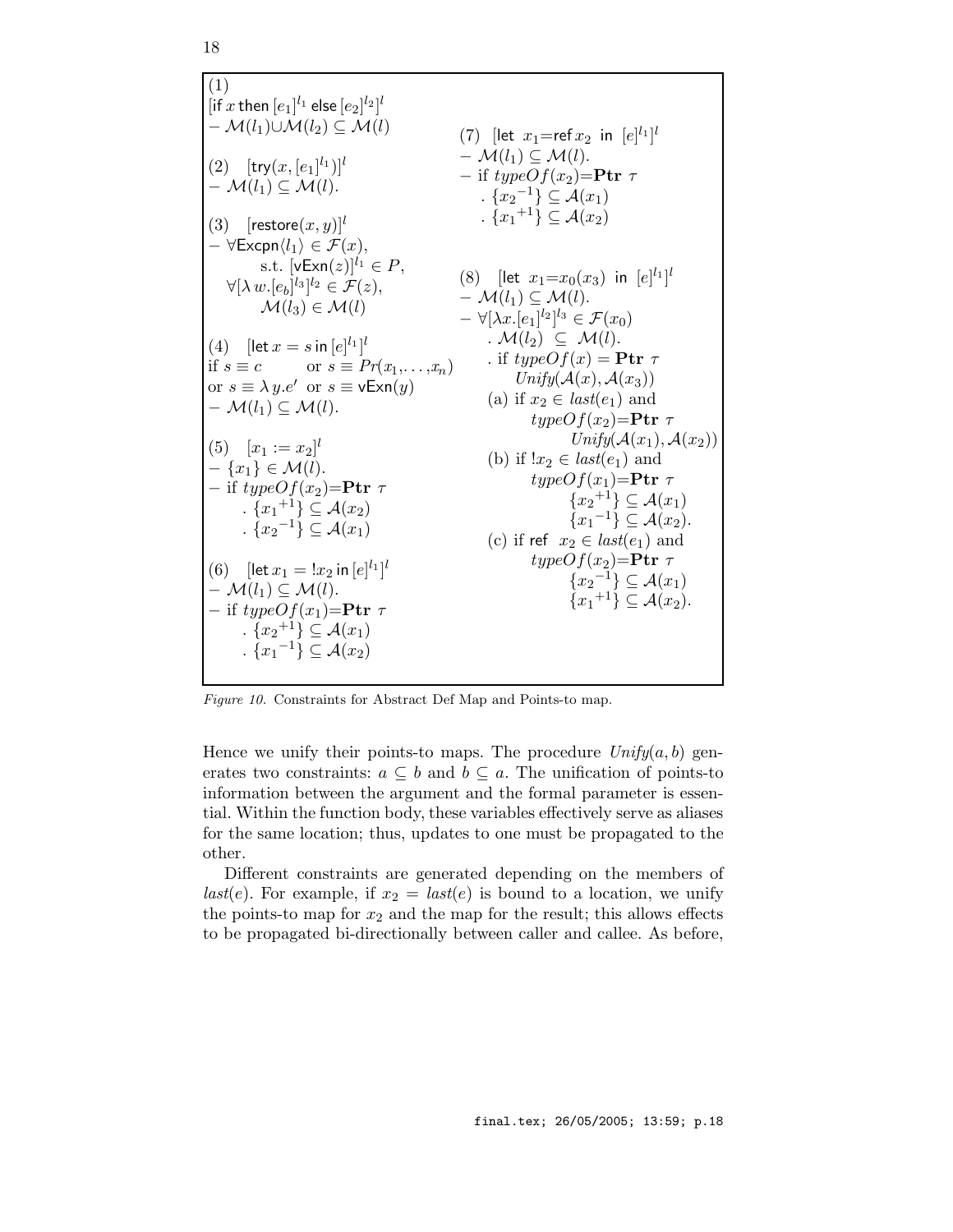| $\mathcal{F}(s)$    | $=$             | $\{Excpn\langle 0 \rangle\}$      | $\mathcal{F}(1)$    | $=$             | $\{Int\}$                 |
|---------------------|-----------------|-----------------------------------|---------------------|-----------------|---------------------------|
| $\mathcal{F}(x_1)$  | $=$             | $\{RefExp\langle 1 \rangle\}$     | $\mathcal{F}(10)$   | $=$             | $\{Int\}$                 |
| $\mathcal{F}(x_1')$ | $=$             | $\{RefExp\langle 1 \rangle\}$     | $\mathcal{M}(14)$   | $=$             | $\{x'_1, p_1\}$           |
| $\mathcal{F}(x_2)$  | $\!\!\!=\!\!\!$ | $\{RefExp\langle 3 \rangle\}$     | $\mathcal{M}(6)$    | $=$             | $\{x_1'\}$                |
| $\mathcal{F}(x_3)$  | $=$             | $\{LamExp\langle 5\rangle\}$      | U(16)               | $\!\!\!=\!\!\!$ | $\{x_1\}$                 |
| $\mathcal{F}(f)$    | $=$             | $\{LamExp\langle 12 \rangle\}$    | $\mathcal{A}(x_1)$  | $=$             | $\{x_2^{+1}\}\$           |
| $\mathcal{F}(g)$    |                 | $=$ {LamExp $\langle 5 \rangle$ } | $\mathcal{A}(x_2)$  | $=$             | ${x_1}^{-1}, {x_1'}^{-1}$ |
| $\mathcal{F}(p_1)$  | $=$             | $\{RefExp(10)\}\$                 | $\mathcal{A}(x_1')$ | $=$             | $\{x_2^{+1}\}\$           |
| $\mathcal{F}(p)$    | $=$             | $\{Int\}$                         | $\mathcal{K}(15)$   | $=$             | $\{!x_1\}$                |
| $\mathcal{F}(p_2)$  | $=$             | $\{Int\}$                         |                     |                 |                           |
| $\mathcal{F}(z)$    | $=$             | $\{Int\}$                         |                     |                 |                           |

Figure 11. Abstract maps for the program shown in Fig. 7.

note that we cannot simply establish uni-directional constraints because there is a chance that both  $x_1$  and  $x_2$  maybe live simultaneously after the alias is created. The constraints generated for the other cases are analogous to the ones for the previous let expressions(6, 7).

## Example revisited

In Fig. 11 we show the effect of applying these constraints to the example shown in Fig. 7. We first compute the maps  $\mathcal{F}, \mathcal{U}, \mathcal{M}$  and  $K$ . We then build the points-to-map  $\mathcal{A}$ .

Consider the map A.  $\mathcal{A}(x_1)$  is  $\{x_2^{+1}\}\$ . This suggests that  $x_1$  is pointed-by  $x_2$  and hence modifications done to the contents of the location bound to  $x_1$  can affect the evaluation of the binding expression for  $x_2$ . As another example,  $\mathcal{A}(x_2)$  is  $\{x_1^{-1}, x_1'^{-1}\}$ . This suggests that  $x_2$  points-to  $x_1$  and  $x'_1$ , and hence modifications to the store performed through an access of  $x_2$  may affect the value of  $x_1$  and  $x'_1$ .

We can interpret the points-to map pictorially as a directed graph as shown in Fig. 12. For example, it shows that,  $x_1$  and  $x'_1$  can be modified by dereferencing  $x_2$  (due to the  $-1$  edges) and modifying  $x_1$ or  $x'_1$  can affect a variable that is obtained by dereferencing  $x_2$  (due to the  $+1$  edges).

The graph also gives alias information: From node  $x_1$  we can reach node  $x'_1$  at cost  $(-1+1=0)$ . Hence  $x_1$  and  $x'_1$  are potential aliases.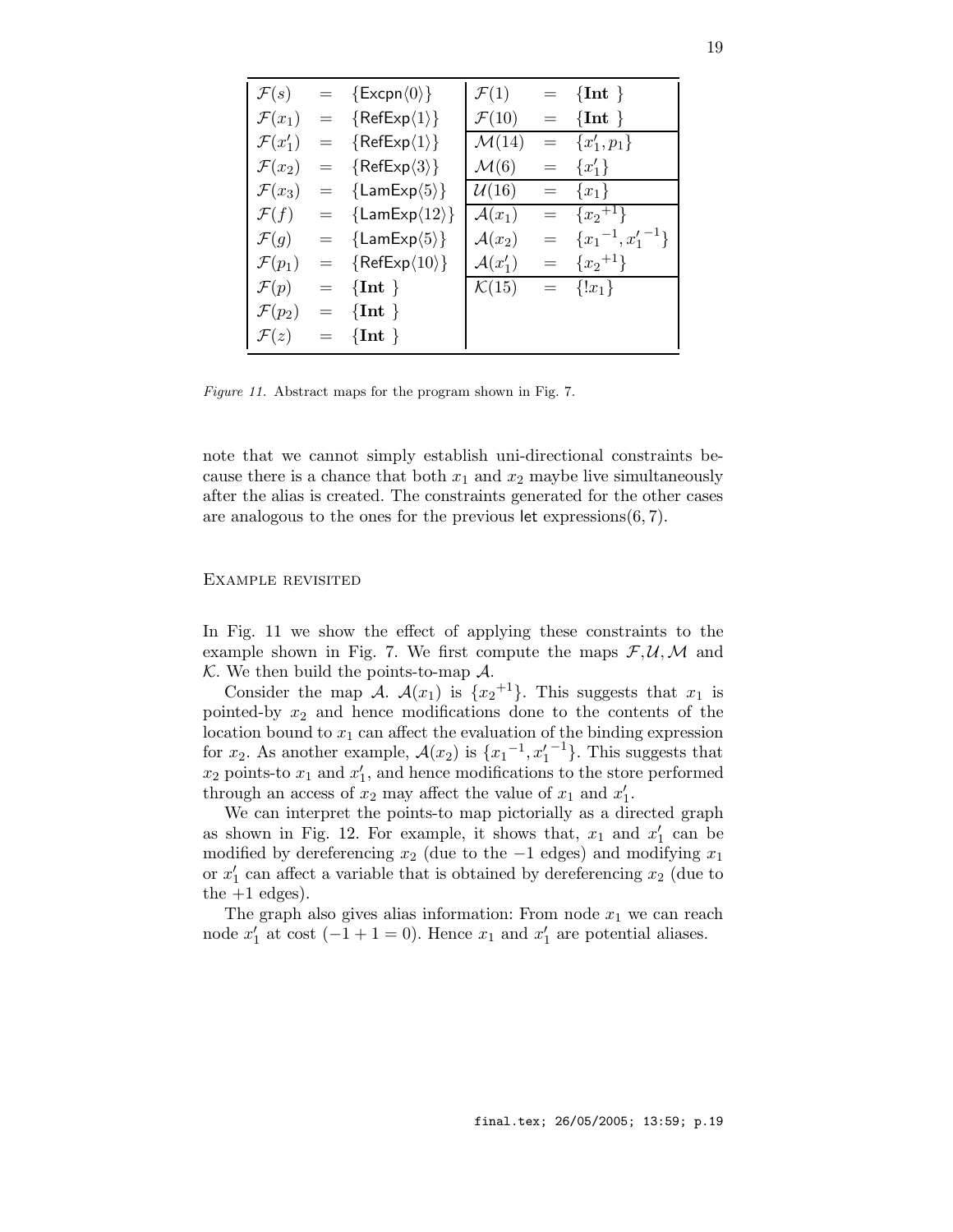



Figure 12. A points-to map can be depicted graphically with weights as edge labels.

#### **ALGORITHM**

The structure of the maps allow us to compute the subset of locations whose contents need to be saved upon entry to a try block protecting an expression which may raise a versioning exception.

For each try block of the form  $[\text{try}(x,[e_1]^{l_1})]^l$  we define  $\Gamma(l)$  to be a subset of expressions that evaluate to locations whose contents need to be saved at the try expression. Let variable  $u$  be used in some continuation of the try block, i.e.  $u \in \mathcal{U}(l')$  and  $e^{l'} \in \mathcal{K}(l)$ ; assume further that u is also live in the exception expression  $e_1$ . If there is a variable v that is modified in  $e_1$  and there exists a path from v to u in the points-to graph  $A$ , then we need to save the location denoted by  $v$ . In other words, for each try expression, we want to save all locations which will be referenced in the continuation and may be modified in the exception expression. We can define this intuition formally thus:

DEFINITION 1. Path: Define path  $\subseteq$  Path:  $(Var, Var) \rightarrow (\mathcal{P}(Var), Int)$ as follows:

$$
path(x_1, x_1) = \{\{x_1\}, 0\}
$$
  

$$
path(x_1, x_2) = \forall x^w \in \mathcal{A}(x_1), \{ (p \cup \{x_1\}, j+w) \mid (p, j) \in path(x, x_2) \}
$$

 $path(x_1, x_2)$  computes a transitive points-to relation in terms of the path between the two variables and returns along with the path, the sum of weights on all the edges, indicating the total number of dereferences that need to be done to reach  $x_2$  from  $x_1$ .

| (Save/Restore). Let $e = [\text{try}(x, e_h^{l_b})]^{l_1}$ , and let |
|----------------------------------------------------------------------|
|                                                                      |
| $u$ is used in continuation and visible in $e_b$ ,                   |
| and if $v$ is modified in $e_b$ ,                                    |
| and there is a transitive path from $v$ to $u$                       |
| such that $v$ and $u$ may be aliases                                 |
| then restore back $v = \text{degree}(u, i)$                          |
|                                                                      |

The function  $\text{derf}(u, i)$  returns an expression which dereferences the variable u, i number of times. e.g.  $\text{degreef}(u, 2) = \frac{I(\cdot(u))}{I}$ . Note that, for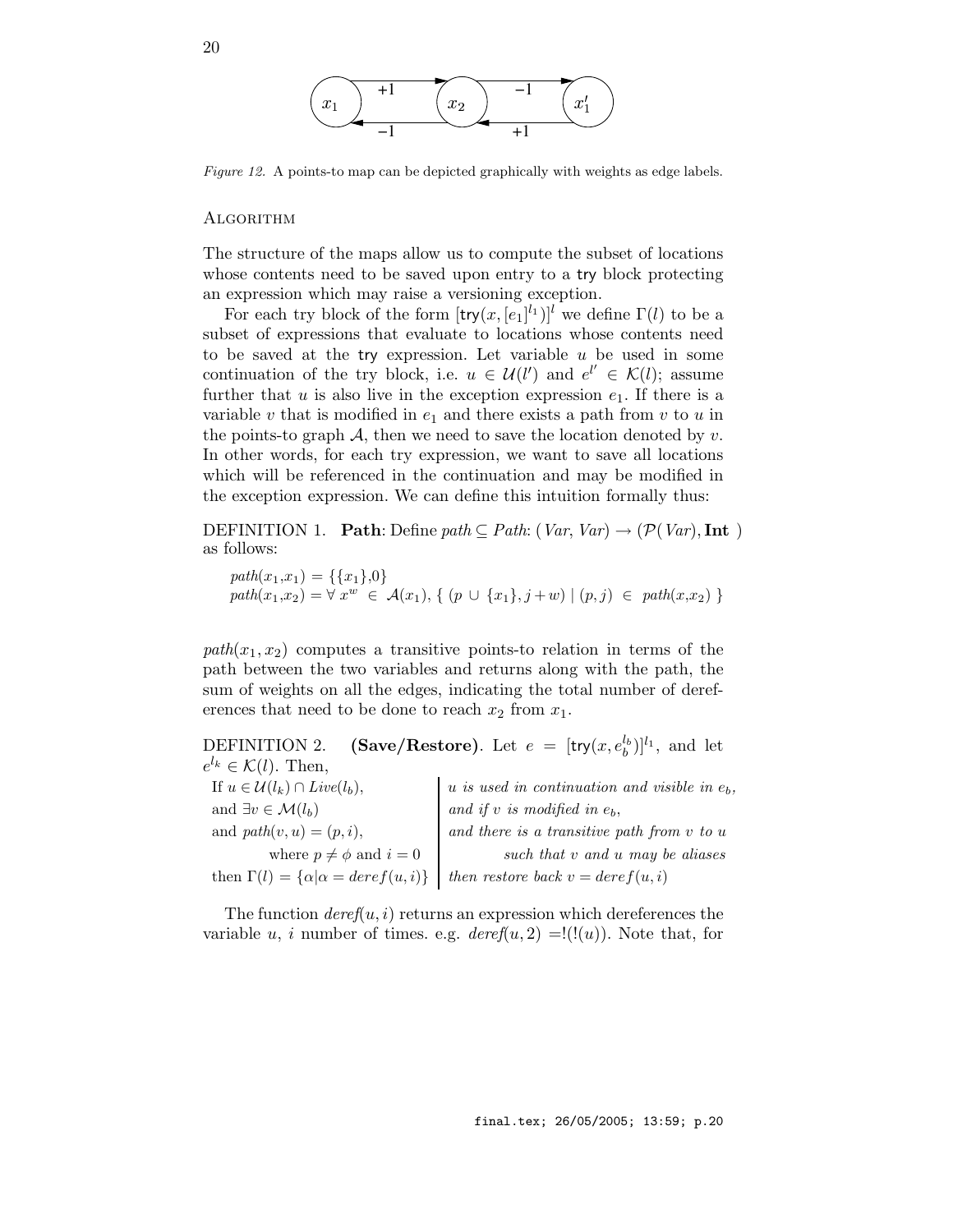any location  $v$  of the store, that need to be saved/restored by versioning exceptions, has to be accessible from some variable  $u$ , which is live in the exception expression and is referenced in the continuation. If no such u exists we need not save/restore  $v$ .

For the example shown in Fig. 7,  $\Gamma(15)$  is  $\{x_1\}$ . Hence the contents of location  $x_1$  upon entry to the try block must be saved.

A simple implementation of versioning exceptions would prepend bindings that capture the state preserved by  $\Gamma$  to each try block; and, would insert code at the end of the handler to restore the prepended state, and to transfer control to the continuation. Restore expressions would simply jump to the appropriate handler by raising the appropriate exception.

## PRECISION AND LIMITATIONS

Although our discussion thus far has focussed on the incorporation of versioning exceptions into a mostly functional language, the core language used in our study is sufficiently expressive to generalize our conclusions to other important (non-functional) languages like Java. While the addition of object-oriented features such as inheritance requires obvious extensions to our core semantics, these additions are completely orthogonal to the design of versioning exceptions. Indeed, the specification of such features within a lambda-calculus framework such as the one given here has been well-studied [13]. There are, however, three central features of Java that do impact the specification of versioning exceptions. The first has to do with the ability to invoke native methods; a native method call used within a versioning exception scope may modify shared locations accessible from Java methods. Since we cannot assume the ability to track control and dataflow through native methods, our reachability analysis can make no conclusion on the set of locations possibly modified therein. The second issue concerns dynamic class loading; if new class definitions can be loaded during program execution, then a whole-program interprocedural analysis of the kind presented here must be delayed until link-time when all class definitions are known. If performed earlier, the analysis may mistakenly assert reachability constraints that are violated by class and method definitions that are subsequently loaded and invoked. Finally, Java's support for multi-threading brings other issues to the forefront, some of which are discussed later in this section.

For the analysis presented here to be used in the context of a real programming language, it is required that we need to be able to translate all the semantic features of the language to an intermediate language similar to the language presented here. As a case study let us look at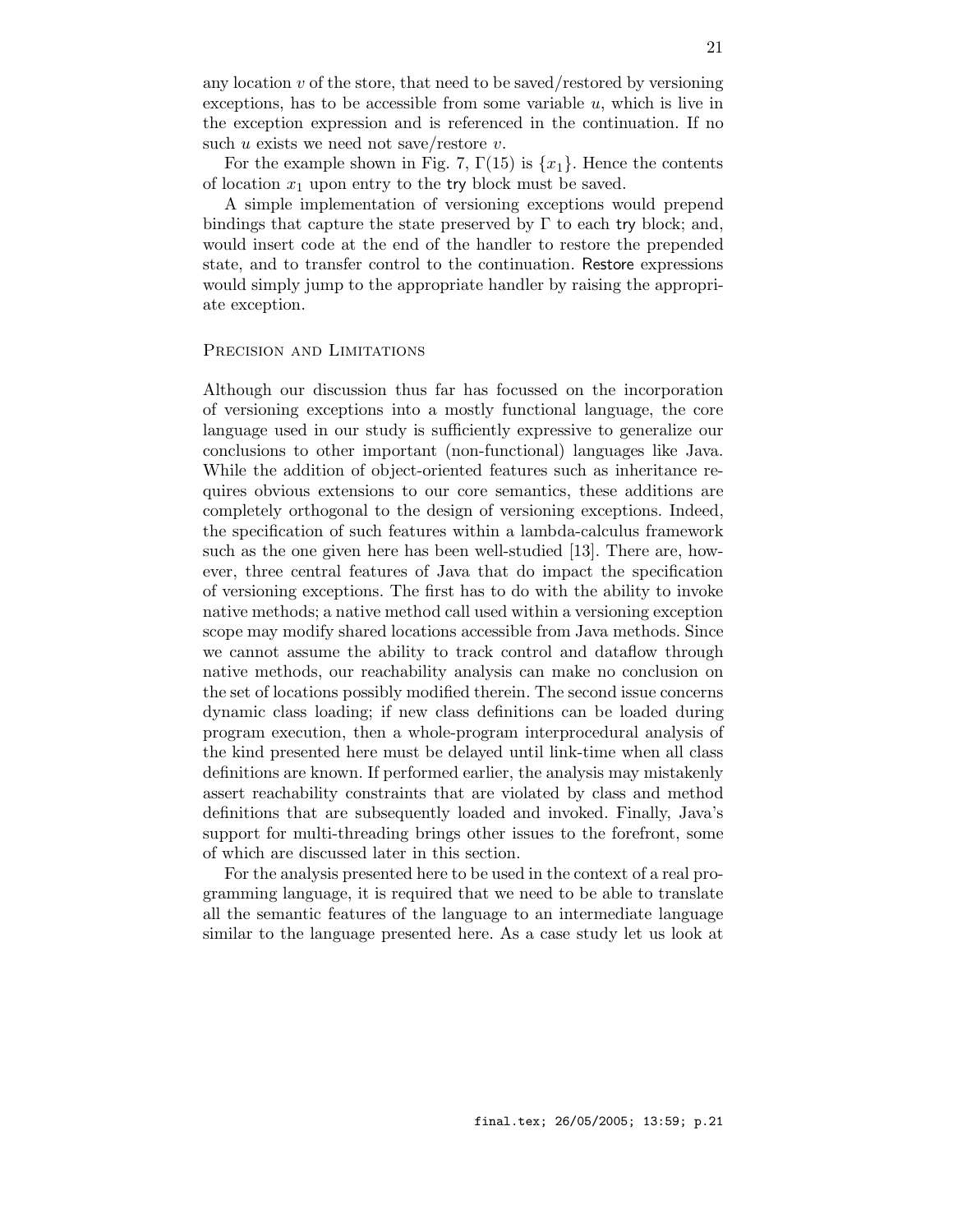Java. It can be observed that one main difference between Java and our language is the absence of high level data structures (objects, classes etc.) in the later. However such data structures can be easily abstracted out and the program can be translated to a intermediate form similar to the language present in the current paper. There are issues however. Somple simple ones are the absence of base types, absence of loop constructs, absence of control exceptions and so on. These things can be easily handled by adding new structures and types to our langaugage and the analysis would still apply with very little obvious modifications. There are also some issues like type casting, dynamic dispatching etc. that would require some fundamental additions to our language and possibly some latent changes to the computation of flow information in our analysis.

Most of the limitations of the analysis stem from its flow- and context-insensitive nature. For example, it critically relies on flow analysis to track dataflow through the dynamic context of a handler-protected scope. More accurate flow analyses would lead to more accurate refinement of the points-to sets it computes. Adding flow- or contextsensitivity is likely to improve the precision. Like other points-to analyses [2, 14], the accuracy of our approach depends on the accuracy of the underlying control-flow analysis. Loss of precision in accurately identifying the set of procedures that can be invoked at a call-site, or the set of continuations (i.e, return-points) of a procedure may lead to imprecise points-to information, resulting in more locations tagged for restoration when a versioning exception is raised than necessary.

Fig. 13 presents two cases that illustrate the imprecision caused by the context- and flow-insensitive nature of our analysis. The program fragment on the left defines two locations  $x_1$  and  $x'_1$ , calls procedure f on these locations, assigns to  $x_1$ , and raises versioning exception s. Since the two calls to  $f$  are not disambiguated, the rules in Fig. 10 establish an unneeded alias among  $x_1$  and  $x'_1$ . The program fragment on the right exhibits similar characteristics. The fourth let expression and the following assignment statement generates a graph as shown in 12. To see why, observe that the binding of  $x_2$  to ref  $x_1$  by Rule 7 in Fig. 10 induces a points-to constraint from  $x_2$  to  $x_1$ . Now, when  $x_2$  is subsequently modified by the assignment statement,  $x_2 := x'_1$ , a points-to constraint is also established from  $x_2$  to  $x'_1$ . Because a path is established between  $x_1$  and  $x'_1$  (via  $x_2$ ), both  $x_1$  and  $x'_1$  end up getting saved and restored even though neither need to be.

Because alias analysis is not integrated into our formulation, the analysis does not distinguish among references that are potential aliases for one another. To illustrate, consider references  $r_1$  and  $r_2$  created within the same exception scope, with each being assigned the contents

22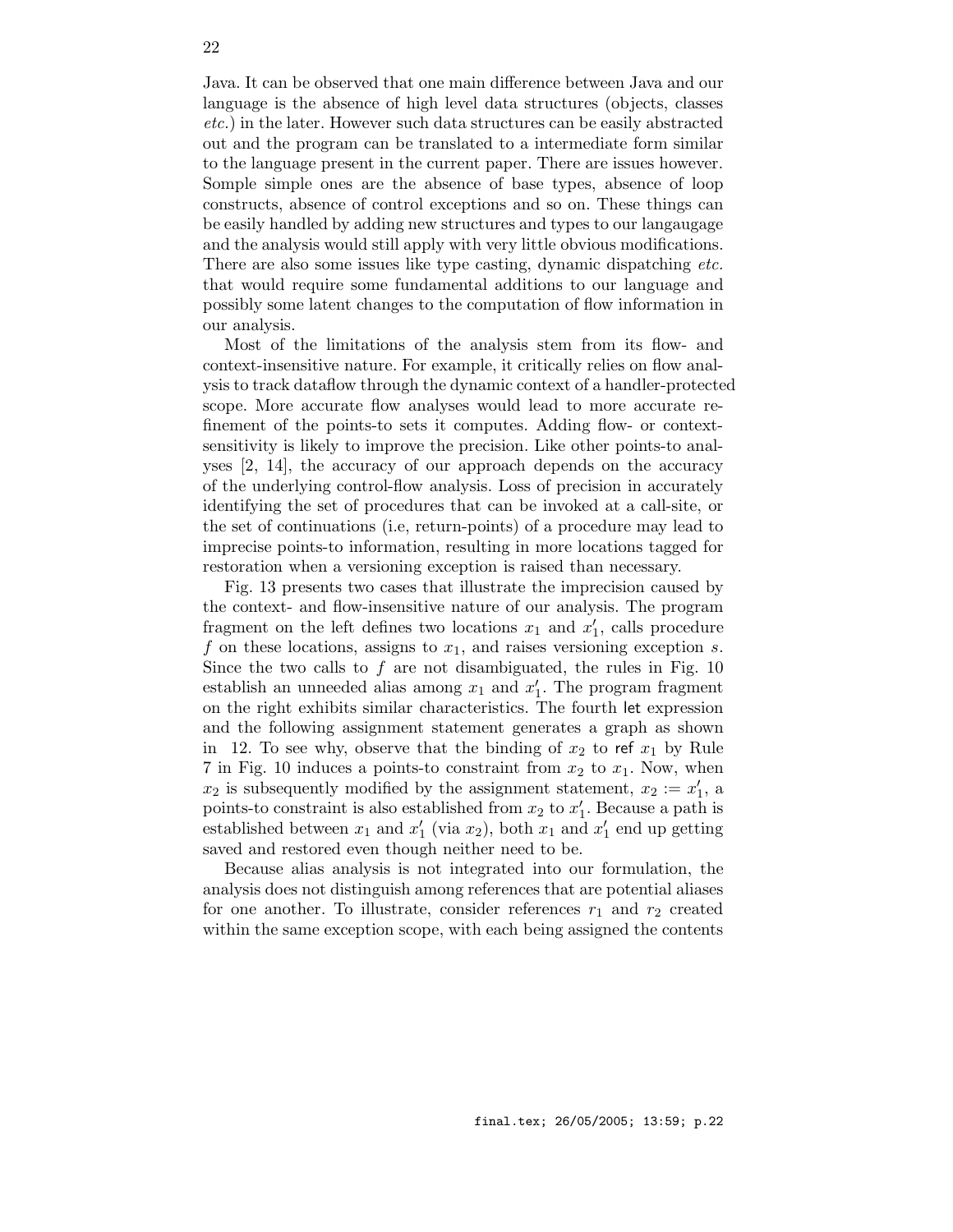```
let s = \sqrt{\text{Exn}(\lambda z.z)} in
let f = \lambda y.1 in
let x_1 = ref 0 in
let x'_1 = ref 1 in
   try(s,
      f(x_1);f(x'_1);
      x_1 := 2;restore(s, 5);
   !x'_1(a)
                                               let s = \sqrt{\text{Exn}(\lambda z.z)} in
                                               let x_1 = ref 0 in
                                                let x'_1 = ref 1 in
                                               let x_2 = ref x_1 in
                                                   x_2 := x'_1;try(s,x_1 := 3;\mathsf{restore}(s, 5);
                                                   !x'_1(b)
```
Figure 13. Analysis restores  $x'_1$  because of context insensitivity in (a) and flow insensitivity in (b)

of variable v. Consider a use of v in the continuation of the try block under consideration. Our analysis would recommend the restoration of both  $r_1$  and  $r_2$ , even though restoration of either one is suffficient. However, unlike unification-based points-to analyses [36], our analysis preserves full paths in the points-to maps, which would otherwise be lost because of path unification. As an example, for the program shown below, an alogrithm like [36] would suggest restoration of both  $x_1$  and  $x'_1$  because of path unification: That analysis would compute that  $x_1$ may point to either of the two references  $\mathsf{RefExp}(1)$  or  $\mathsf{RefExp}(2)$ . And hence to restore conservatively we have to restore both  $x_1$  and  $x'_1$ . However our analysis would restore  $x_1$  only.

```
let s = vExn(\lambda z.z) in
let x_1 = [ ref 0]^1 in
let x'_1 = [ref 1]^2 in
let x_2 = ref x_1 in
  x_2 := x'_1;try(s, x_1 := 3; restore(s, 5));
  !x_1
```
The analysis presented here has the obvious limitations for multithreaded applications that use shared variables. For example, say thread  $A$  changes location  $X$  within a try block, thread  $B$  reads  $X$ and changes it's state. Now, if X is restored in thread  $A$ , it is unclear whether B's state is still valid since it may be in the midst of performing computation that depends on the old, discarded value of X . One simple solution would be to copy all shared locations and variables to local structures just before the outermost try block and copy the updated local variables at the end of the try block. This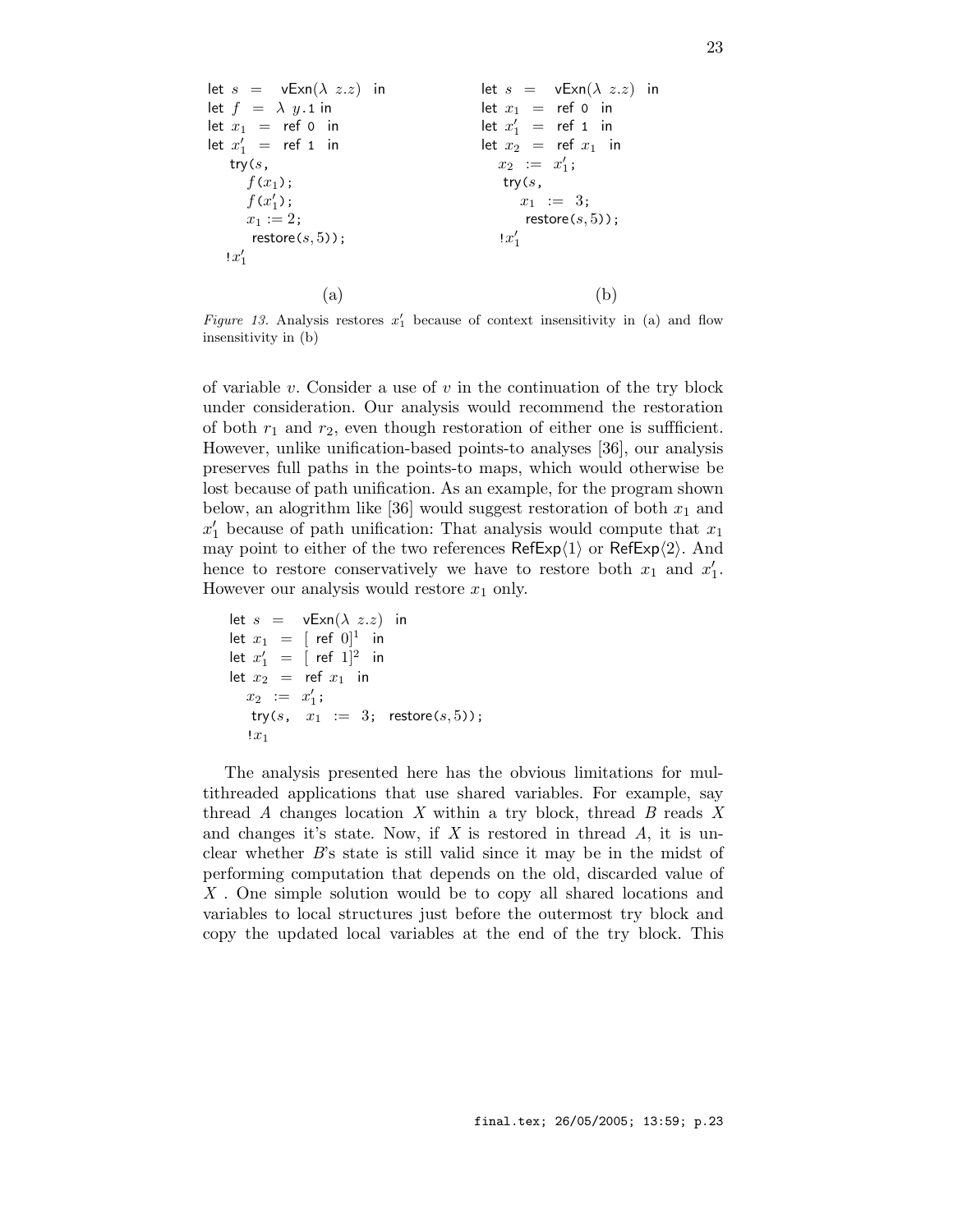method preserves sequential consistency, but is arguably inefficient. As part of our future work, we plan to examine extensions of our analysis to handle multi-threaded programs.

The semantics for versioning exceptions presented here are interesting in only those states of the program that can be 'undone'. For states like I/O it is not possible to restore the state in the absence of an agreed upon 'restore' definition. Recent work by Harris et al [17] formalize the separation between irrevocable actions such as I/O from revocable transactional behavior by generalizing the Haskell type system. Such an approach could be used to check the validity of raising a versioning exception in the presence of I/O.

#### PROOF OF SAFETY

We show that saving and restoring the elements in  $\Gamma$  is safe. Our notion of safety captures the intuition that no modifications to the store in an exception expression are visible in the continuation of a try-block if a versioning exception is raised in the dynamic context of the block. We use two auxilary functions *Live* and *locs* in the safety theorem. *Live:Label*  $\rightarrow$   $\mathcal{P}(Var)$  that associates an expression label to the set of live variables at the beginning of that expression. For each expression present in the input set, locs returns the set of all the possible locations that could be returned by the evaluation of that expression. We state this safety property formally:

THEOREM 1. Let  $[\text{try}(x,[e_1]^{l_1})]^l \in P$ ,  $\mathcal{K}(l) = \{k_1^{l_{k_1}}\}$  $\binom{l_{k_1}}{1}, \ldots, \binom{l_{k_n}}{n}$ , and let  $eval(P) = \langle \rho, \sigma, \text{halt} \langle v \rangle \rangle$  Then,

1.  $locs(\Gamma(l)) \subseteq Dom(\sigma)$ 

2.  $locs(\Gamma(l)) \supseteq locs(Live(l_1)) \cap locs(\mathcal{U}(l_{k_i})) \cap locs(\mathcal{M}(l_1)),$  for  $1 \leq i \leq n$ .

Proof. The first part of the theorem is trivial because the locations obtained in path are always in the store  $\sigma$ . We prove the second part of the theorem, by induction on the structure of expressions.

The only interesting case to consider is assignment. Say the assignment expression is given by  $x_1 := x_2$ . There are two cases:

- 1.  $x_1 \in \mathcal{U}(l_{k_i})$ : Due to the constraints added, for the assignment statement (Rule 5 in Fig. 10) and the definition of  $\Gamma$ , it is ensured that the location of  $x_1$  is restored.
- 2.  $x'_1 \in \mathcal{U}(l_{k_i})$  where  $x'_1$  is an alias of  $x_1$ : There are three subcases depending on the way in which the alias is created:
	- a) The alias is created by expressions related to the rule  $8(a)$  in Fig 10: The Unify procedure ensures in  $path(x_1, x_1') = (p, i), p$ is not null and  $i$  is 0.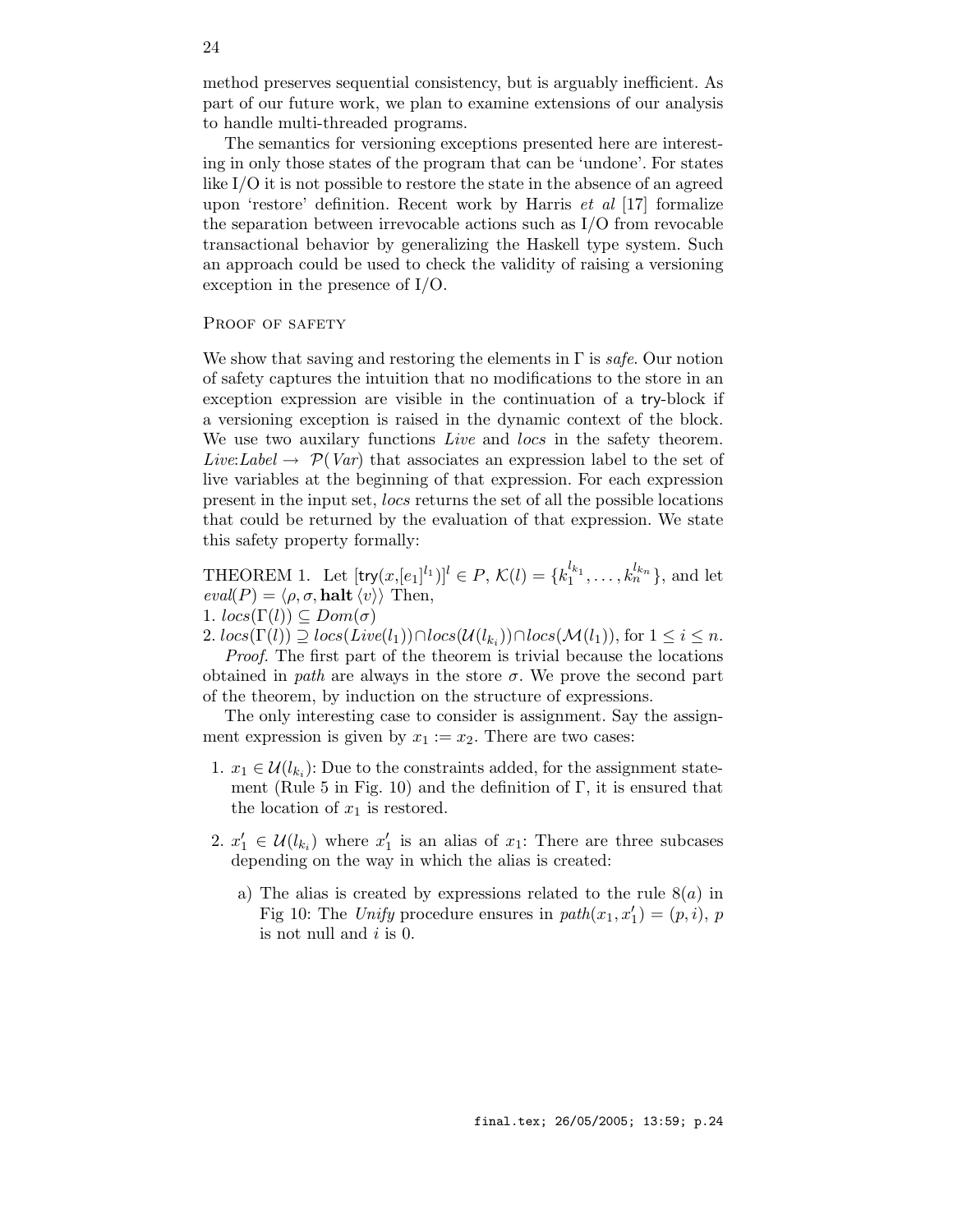- b) The alias is created by the presence of an even number of let expressions corresponding to the rules 6 and  $8(b)$  in Fig 10 (e.g. let  $x_1 = !x_2 \ldots$  let  $x'_1 = !x_2 \ldots$ ): The constraints added ensures that in  $path(x_1, x'_1) = (p, i), p$  is not null and i is  $0(-1 + 1 1+1\cdots$  even number of times).
- c) The alias is created because of interaction among expressions corresponding to rules 5−8 in Fig 10: This type of alias gets created due to expressions  $5$  and  $6$ ,  $6$  and  $7$ ,  $5$  and  $8(b)$ , and  $6$  and 8(c). As in the previous case, we can see that in  $path(x_1, x_1') =$  $(p, i)$ , p is not null and i is 0.

In all these cases (individually or a combination  $locs(\Gamma(l)) \supset \{locs(Live(l_1))\cap$  $\textit{locs}( \mathcal{U}(l_{k_i}) ) \cap \textit{locs}(\mathcal{M}(l_1)).$ 

Hence the theorem holds and the analysis is safe.  $\Box$ 

# 6. Complexity

We now consider the asymptotic running time of our analysis. The cost of computing  $\Gamma$  is the sum over the cost of computing *last*,  $Init_F$ ,  $\mathcal{F}$ ,  $U, M, K$ , and A.

The following table shows the time and space complexity of our analysis for building each of these maps, in terms of the number of program labels n.

|  |  | $\mid$ Time $\mid$ $O(n^2)$ $\mid$ $O(n^2)$ $\mid$ $O(n^3)$ $\mid$ $O(n^2)$ $\mid$ $O(n^2)$ $\mid$ $O(n^2)$ $\mid$ $O(n^3)$ |  |  |
|--|--|-----------------------------------------------------------------------------------------------------------------------------|--|--|
|  |  |                                                                                                                             |  |  |

The constraints for *last*, *Init<sub>F</sub>*,  $U$ ,  $M$ , and  $A$  yield a complexity measure of  $O(n^2)$ , if the flow map is already computed. The rule for restore in the definition of the *last* function is recursive. Because the max size of the flow set is bound by program size  $n$ , which gives a bound on the number of the recursive calls, *last* takes  $O(n^2)$  time. A similar argument gives  $Init_F$ , U and M a time complexity of  $O(n^2)$ . Careful observation of the algorithm for building the points-to map (Fig 10) shows that the LetApply rule (8) is recursive; this is similar to the restore rule in the algorithm for building *last*. Again, the number of such calls is limited by the size of the flow set  $O(n)$ . Hence we get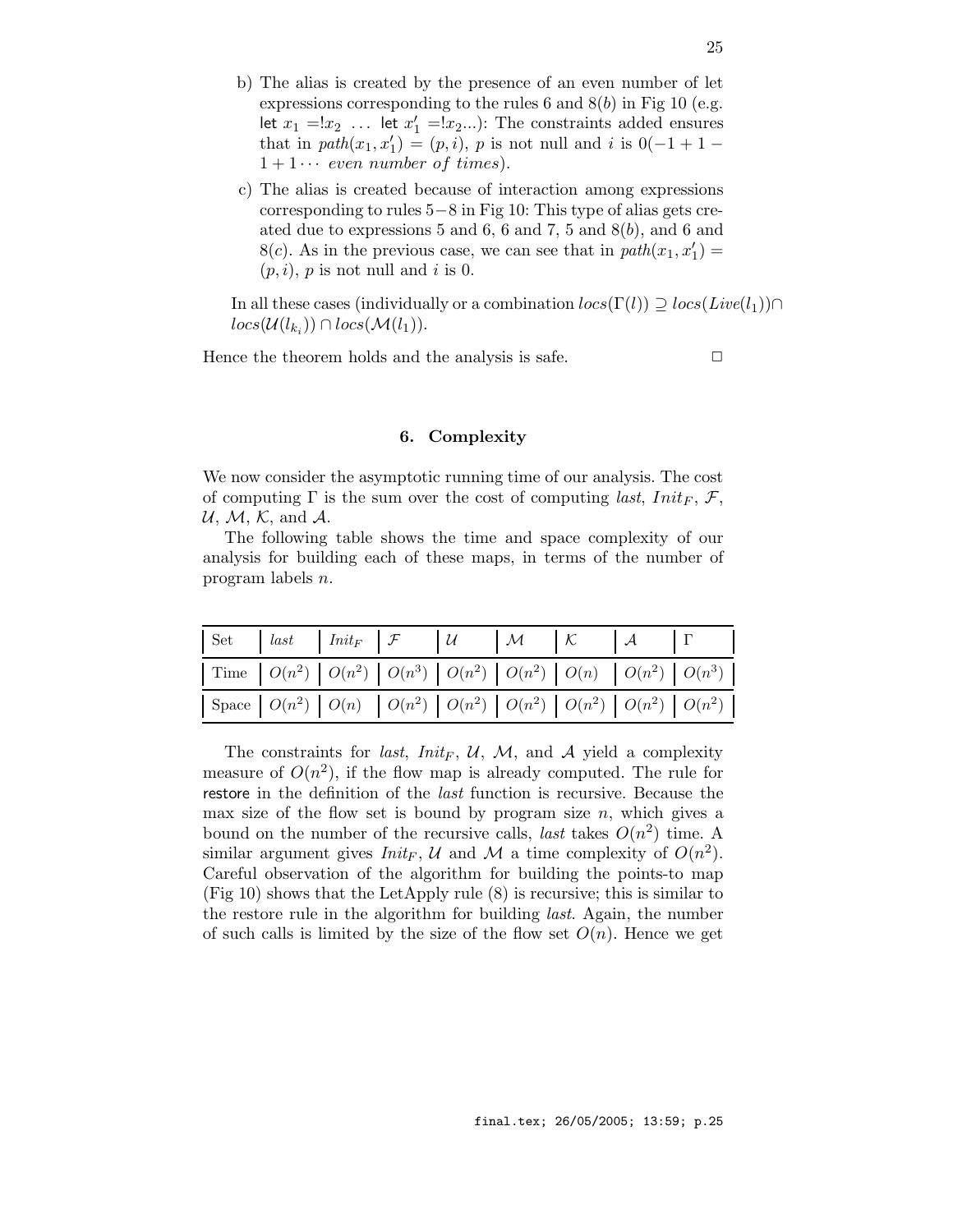the complexity of  $O(n^2)$  for A. The cost of building the continuations is linear in the program size. The constraints for building the flow sets are standard and lead to  $O(n^3)$  complexity.

Including the cost of flow analysis, building the various maps used in the analysis requires  $O(n^3)$  time. The computation of  $\Gamma$  takes only  $O(n^2)$  time, for each try expression, after other helper maps are computed. Since the number of try expressions is bounded by  $n$ , the complexity for  $\Gamma$  is cubic in the program size. Since the complexity of the helper maps and  $\Gamma$  is bound by  $O(n^3)$ , the total time required by our analysis is bound by  $O(n^3)$ .

The space complexity shown is the space required for each individual maps. The total number of *initialized* expressions is bound by the program size n and hence we get a space complexity of  $O(n)$ . For each expression the number of last expressions is bound by the program size. Because the total number of expressions is also bound by  $O(n)$ , we get the space complexity for *last* as  $O(n^2)$ . Similar argument gives for each of  $\mathcal{F}, \mathcal{U}, \mathcal{M}, \mathcal{K}, \mathcal{A},$  and  $\Gamma$  a space complexity of  $O(n^2)$ .

## 7. Related Work

There has been much work in defining expressive notions of persistency in high-level languages [4, 5] and devising algorithms to exploit persistent data structures [8, 9]. Versioning exceptions are inspired from both efforts. Peyton Jones et al [29, 25] present different extensions to simple exceptions in higher-order functional languages.

Our work bears obvious similarity to transaction models [26, 20, 37], but the idea of aborting modifications to the program store and environment in a higher-order language is novel. There has been recent interest in using transactional techniques for defining scalable and robust concurrent programs [18, 47]. These approaches rely on either language constructs that allow multiple threads of control to execute concurrently within a critical section [48, 49], or define hardware-supported mechanisms that track modifications to shared data [50]. When a serializability violation is detected, the changes made by the offending thread are discarded, and the thread must reexecute its changes. The rollback facility found in versioning exceptions bear obvious similarities to the logging mechanism used in transactional memory and optimistic concurrency implementations. However, the decision about when to abort a computation in a versioning exception context is determined by exceptional conditions that arise during program execution; in the case of transactional memory, aborts occur when serialization violations within a critical section are detected. In both cases, however,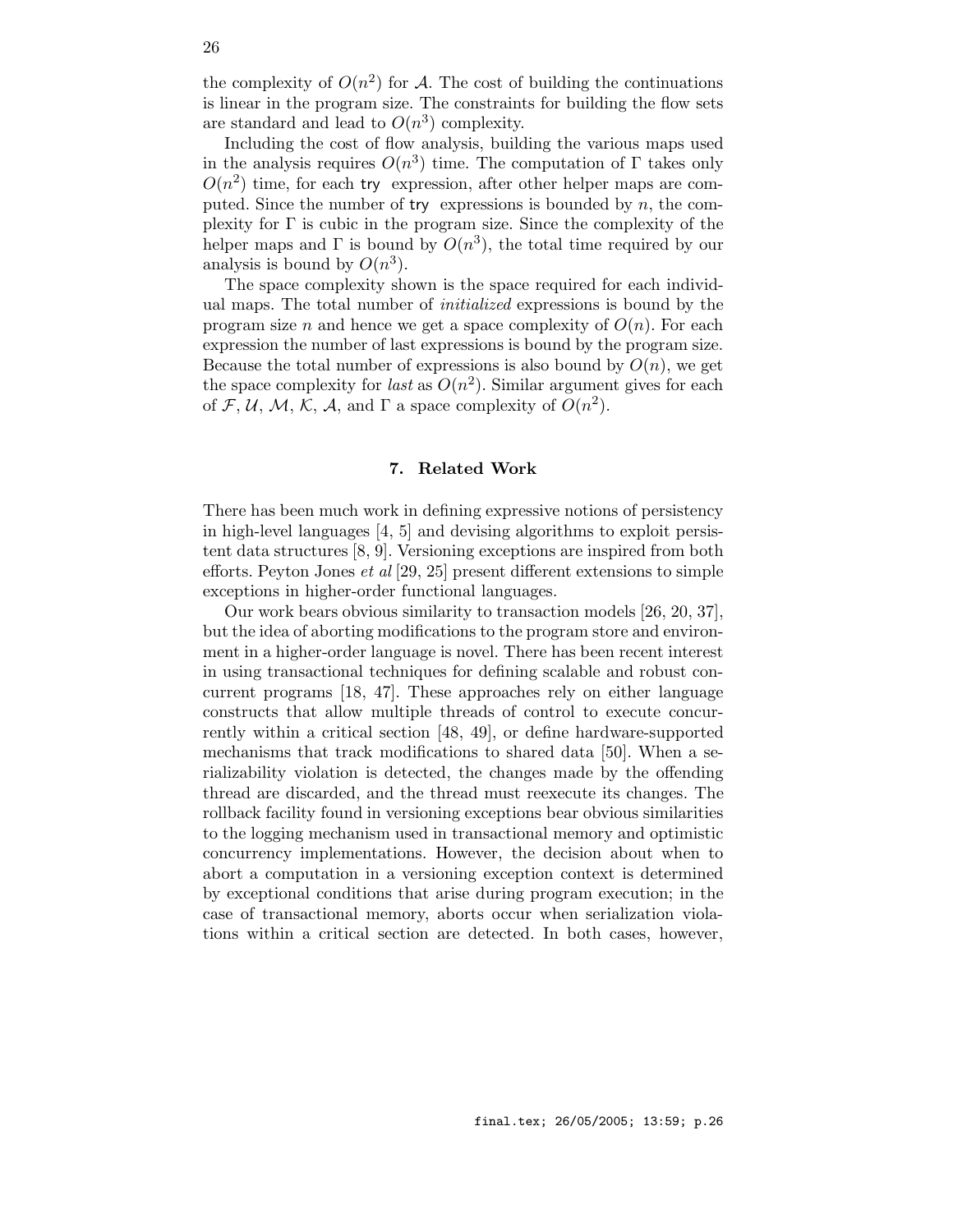non-revocable actions such as I/O require alternative solutions. For example, an I/O or network operation performed within the scope of a versioning exception handler cannot be simply revoked. Realistic implementations must either require applications to provide compensation code to redress the effects of these actions, or raise an error or warning when such situations arise. Versioning exceptions also share similar goals as dynamic checkpointing schemes [1] which provide VM support to efficiently save and restore system state, although the techniques employed differ in obvious ways.

There have been other programming paradigms that provide abstractions similar to versioning exceptions. For example, goal evaluation in Prolog is expressed via backtracking that allows bindings established during clause evaluation to be revoked if unification of subsequent clauses fails. There have also been attempts to combine aspects of logic languages and other general purpose languages [44, 45]. Oz [44] is a high-level concurrent programming language that bridges aspects of logic and object oriented programming. In Curry [45] when a formal argument is evaluated with a logical variable as its actual value, a search takes place. During this search, the computation may follow different branches with different substitutions applied to the current goal. When the search operator realizes a non-deterministic solution, computation is halted and all the possible transitions are presented to the programmer. Depending on the choices provided, execution may proceed further. These techniques bear some similarity to our notion of versioning exceptions in the absence of side effects to the store. However, we are unaware of other work that exploits this notion to define new exception models in a non-logic programming context, and which present program analyses to enable efficient implementation.

Perhaps closest to our work is the tryall abstraction described by Shinnar *et. al.* [35] that integrates automated memory recovery with exception handling for  $C\#$ . The goals of our two efforts are extremely similar: both address the question of how to restore program state and invariants when an exception is raised. We differ primarily in the techniques chosen. Their approach leverages runtime logging data structures to register old values of modified memory locations within a tryall block, restoring these values if an exception is thrown. In contrast, our focus has been on program analyses that achieve the same purpose. Our analysis could be used to minimize the amount of data their runtime data structures must support.

Points-to analysis is a very widely studied area. A fast contextinsensitive pointer analysis is presented by Steensgaard [36] that converges more quickly, but is also more imprecise, than earlier work developed by Andersen [2]. Some optimizations that trade off between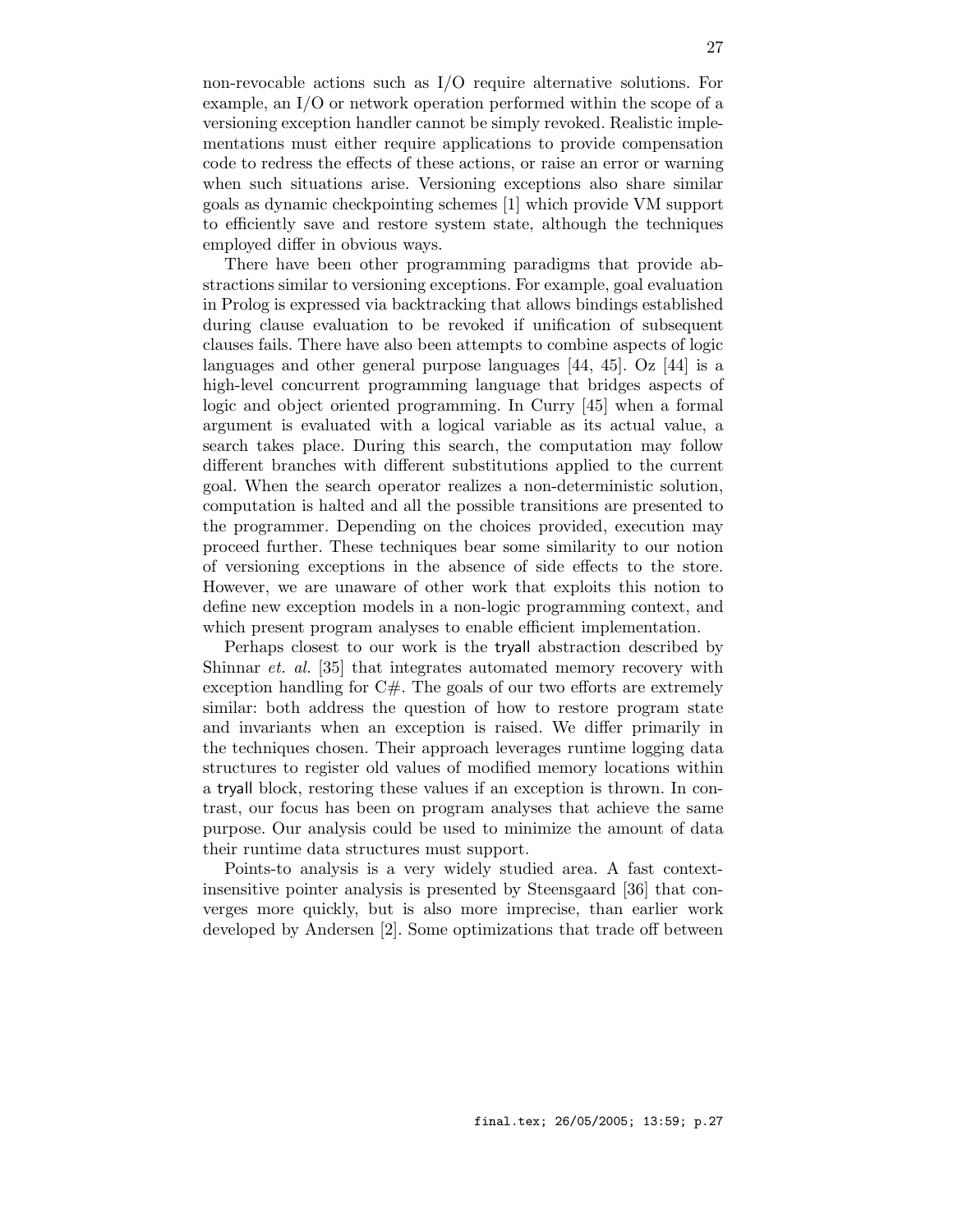these two approaches are discussed by Shapiro and Horowitz [34]. Foster et al [14] discuss experimental results that explore tradeoffs between various points-to analysis frameworks. Context sensitive pointsto-analyses exhibiting exponential complexity are presented by Emami et al [10, 43]. These analyses support first class function pointers. An alias analysis with the length of access paths being k-limited is given by Landi and Ryder [27]. While broadly similar to these other efforts, the work described here integrates points-to analyses with an interprocedural control-flow analysis that deals with first-class functions, references and generative exceptions. Moreover, we preserve full paths in the points-to map without loss of precision due to path unification. Nevertheless, the space cost we incur is quadratic in the size of the program.

Program analysis using shape analysis is discussed by Chase et al in [6]. Some improvements are given by Sagiv et al in [32, 33]. Effect and region analysis also share similar goals to ours. To resolve questions about the scope of possible effects, Talpin and Jouvelot [39] and Talpin [38] present a type-and-effects analysis for functional programming languages. Their results (calculated in conjunction with type reconstruction) partitions the store into regions that are initialized, read or written. Region analysis helps in analyzing memory allocation, by identifying dynamically allocated variables with syntactically scoped regions of a program allowing potentially mutable variables to be allocated and deallocated in a stack discipline [41, 40, 16]. We believe the precision of the points-to analysis developed here can be improved by incorporating extensions that use region and effect inference techniques.

There has been significant work describing the hardness of the pointer analysis problem [15, 21, 42]. We give an approximate solution for the points-to-analysis applicable to our domain. Nevertheless, we can improve upon our analysis in many ways. Instead of the simple monovariant analysis, a polyvariant analysis [23, 7] would help in reducing the sizes of the abstract points-to-maps. Strong updates [6, 22], which are not incorporated into the analysis defined here, would also help in improving overall precision.

Versioning exceptions and the accompanying points-to analysis developed here have use in a number of important applications. A recent study by Weimer and Necula [51] examine a large number of Java programs, and observe that failure to provide appropriate cleanup code to restore resource invariants when an exception is raised is the cause of many runtime errors. They present a sophisticated program analysis to detect when this situation occurs. In one case study, their tool detected 800 such errors in roughly 4 million lines of code. The errors are often subtle and not immediately apparent by mere syntactic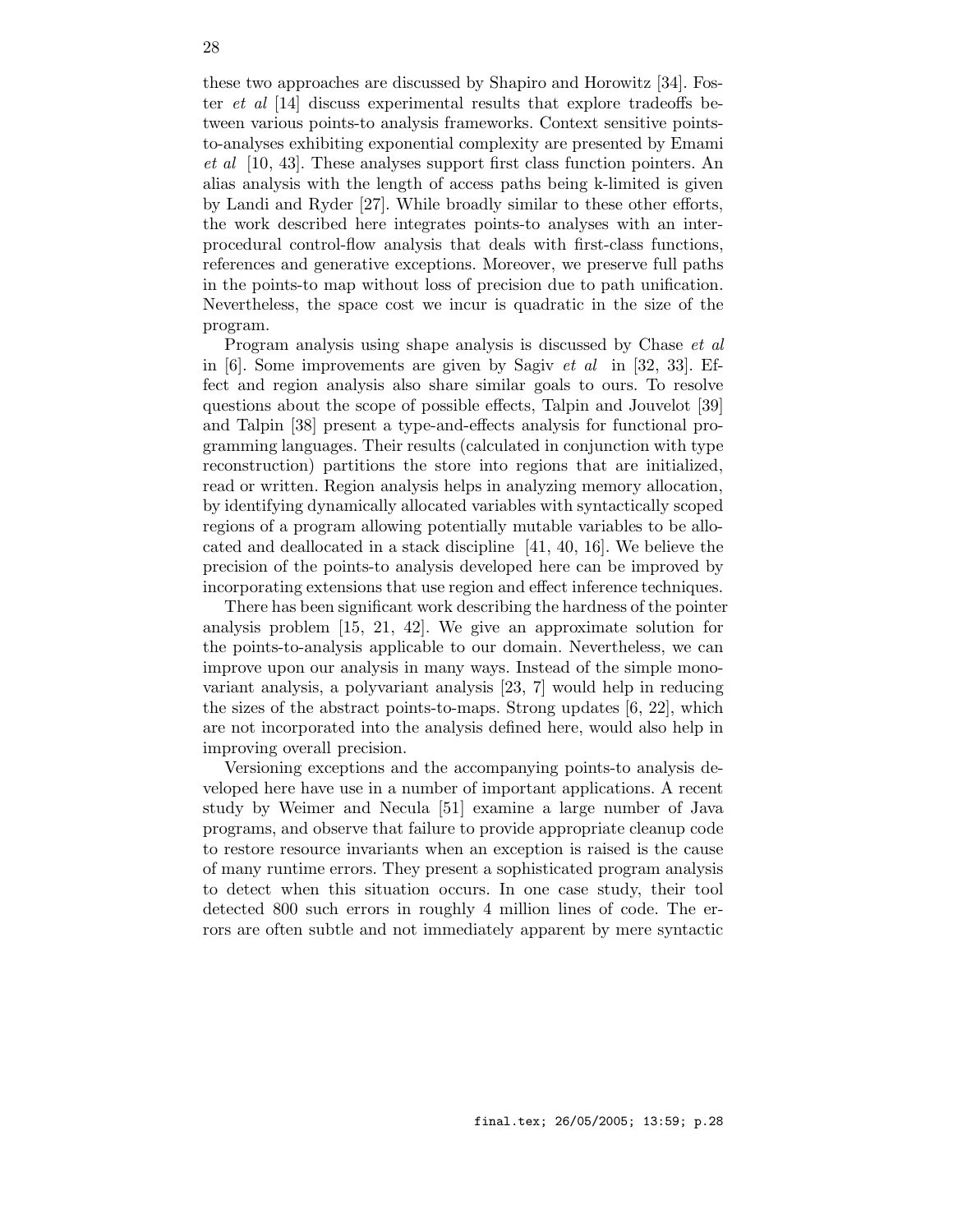examination of the source text. Versioning exceptions obviate the need for such a tool. All effects performed within the dynamic context of the code protected by a versioning exception, including resource state changes, are implicitly restored to their state extant at the point the protected scope was entered. The analysis developed here is critical to the effectiveness and feasibility of these exceptions. Without it, a naive implementation would unlikely be able to support realistic programs of the kind examined in [51] where manual tracking of effects and state changes is infeasible.

## 8. Conclusion

This paper presents a novel exception mechanism and an associated static analysis. The mechanism allows the state of the program at the point where an exception handler is invoked to be restored to the point at which the handler is installed. The analysis developed analyzes the dynamic context of a handler-protected scope to identify those locations that need to be restored when an exception is raised.

The language we use for this paper is quite extensible as is the basis of the given analysis. Extending the language with features like complex data structures would actually make the construct of versioning exceptions much more useful. As we discuss in section 5, in the presence of multiple threads and shared variables, things need to be handled in a overly conservative manner in the current setting. We have plans to extend our current work to a setting with multiple threads and leave it as future work for this paper.

The analysis has multi-faceted applications. We show that it provides points-to and alias information. It can also be easily extended to provide escape information. For example, if in the points-to graph, a variable v in function f is only reachable by variables present in f, the references pointed by  $v$  do not escape  $f$ .

Due to its similarities with concepts found in logic programming and transactional systems, we believe the work presented here can be useful in defining efficient implementations of speculative or optimistic programming paradigms that require safe and effective revocation of state changes made to the global store.

## 9. Acknowledgments

We are grateful to Julian Padget, Olivier Danvy and the anonymous reviewers for their many helpful suggestions and comments.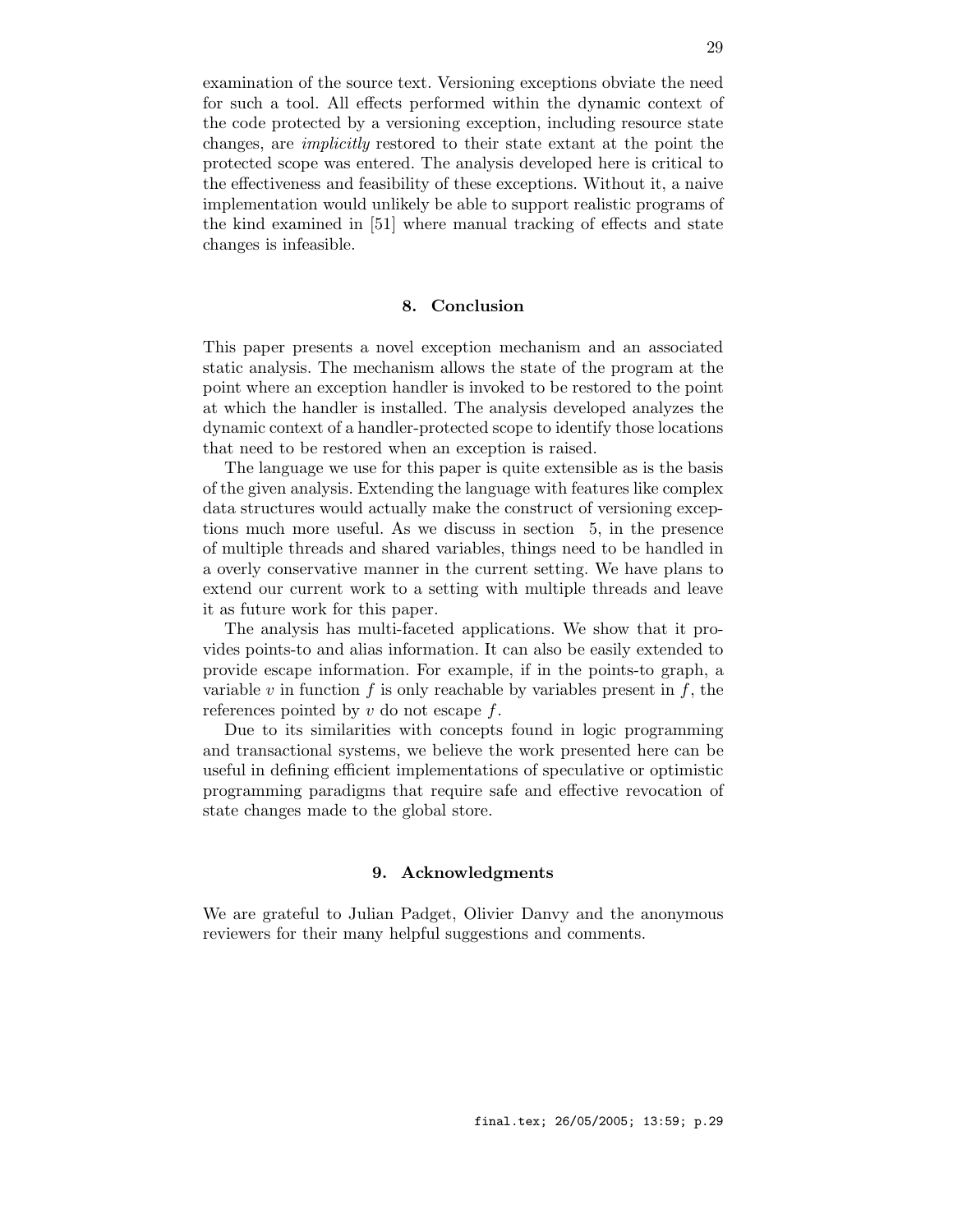#### References

- 1. Adnan Agbaria and Roy Friedman. Virtual-machine-based Heterogeneous Checkpointing. Software Practice and Experience, 32(12):1175–1192, 2002.
- 2. Lars O. Andersen. Program Analysis and Specialization for the C Programming Language. PhD thesis, DIKU, University of Copenhagen, 1994.
- 3. Andrew Appel. Compiling with Continuations. Cambridge University Press, 1992.
- 4. Malcolm Atkinson, Ken Chisholm, and Paul Cockshott. PS-ALGOL: An Algol with a Persistent Heap. SIGPLAN Notices, 17(7):24–31, July 1982.
- 5. Malcolm P. Atkinson, Laurent Daynes, Mick J. Jordan, Tony Printezis and Susan Spence, An Orthogonally Persistent Java. ACM SIGMOD record, 25(4):68–75, December 1996.
- 6. David Chase and Mark N. Wegman and F. Kenneth Zadeck. Analysis of Pointers and Structures. In Proceedings of the Conference on Programming Language Design and Implementation, 25(6):296–310, Jun 1990.
- 7. Charles Consel. Polyvariant Binding-time Analysis for Applicative Languages. In Proceedings of the symposium on Partial evaluation and semantics-based program manipulation, pages 66–77, Jun 1993.
- 8. James R. Driscoll, Daniel D. Sleator and Robert E. Tarjan. Making Data Structures Persistent. Journal of Computer and System Sciences, 38(1):86–124, 1989.
- 9. James R. Driscoll, Daniel D. Sleator, and Robert E. Tarjan. Fully persistent lists with catenation. Journal of ACM, 41(5):943–959, Sep 1994.
- 10. Maryam Emami, Rakesh Ghiya, and Laurie J. Hendren. Context-sensitive Interprocedural Points-to Analysis in the Presence of Function Pointers. In Proceedings of the Conference on Programming Language Design and Implementation, 29(6):242–256, Jun 1994.
- 11. Matthias Felleisen and Daniel P. Friedman. A Calculus for Assignments in Higher-order Languages. In Proceedings of the Symposium on Principles of Programming Languages, 314–325, Jan 1987.
- 12. Cormac Flanagan, Amr Sabry, Bruce F. Duba and Matthias Felleisen The Essence of Compiling with Continuations. In Proceedings of the Conference on Programming Language Design and Implementation, 28(6):237–247, Jun 1993.
- 13. Matthew Flatt, Shriram Krishnamurthi and Matthias Felleisen A Programmer's Reduction Semantics for Classes and Mixins. In Proceedings of the Sysposium on on Formal Syntax and Semantics of Java. Springer LNCS 1523, 241-269, 1999.
- 14. Jeffrey S. Foster and Manuel Fähndrich and Alexander Aiken Polymorphic versus Monomorphic Flow-Insensitive Points-to Analysis for C. In International Symposium on Static Analysis, pages 175–198, Apr 2000.
- 15. Michael R. Garey and David S. Johnson. Computers and Intractability: A Guide to the Theory of NPCompleteness. Freeman, 1979.
- 16. David Gay and Alexander Aiken. Language Support for Regions. In Proceedings of the Conference on Programming Language Design and Implementation, 36(5):70–80, May 2001.
- 17. Tim Harris, Simon Marlow, Simon Peyton Jones and Maurice Herlihy. Composable Memory Transactions. In ACM Conference on Principles and Practice of Parallel Programming. Jun 2005.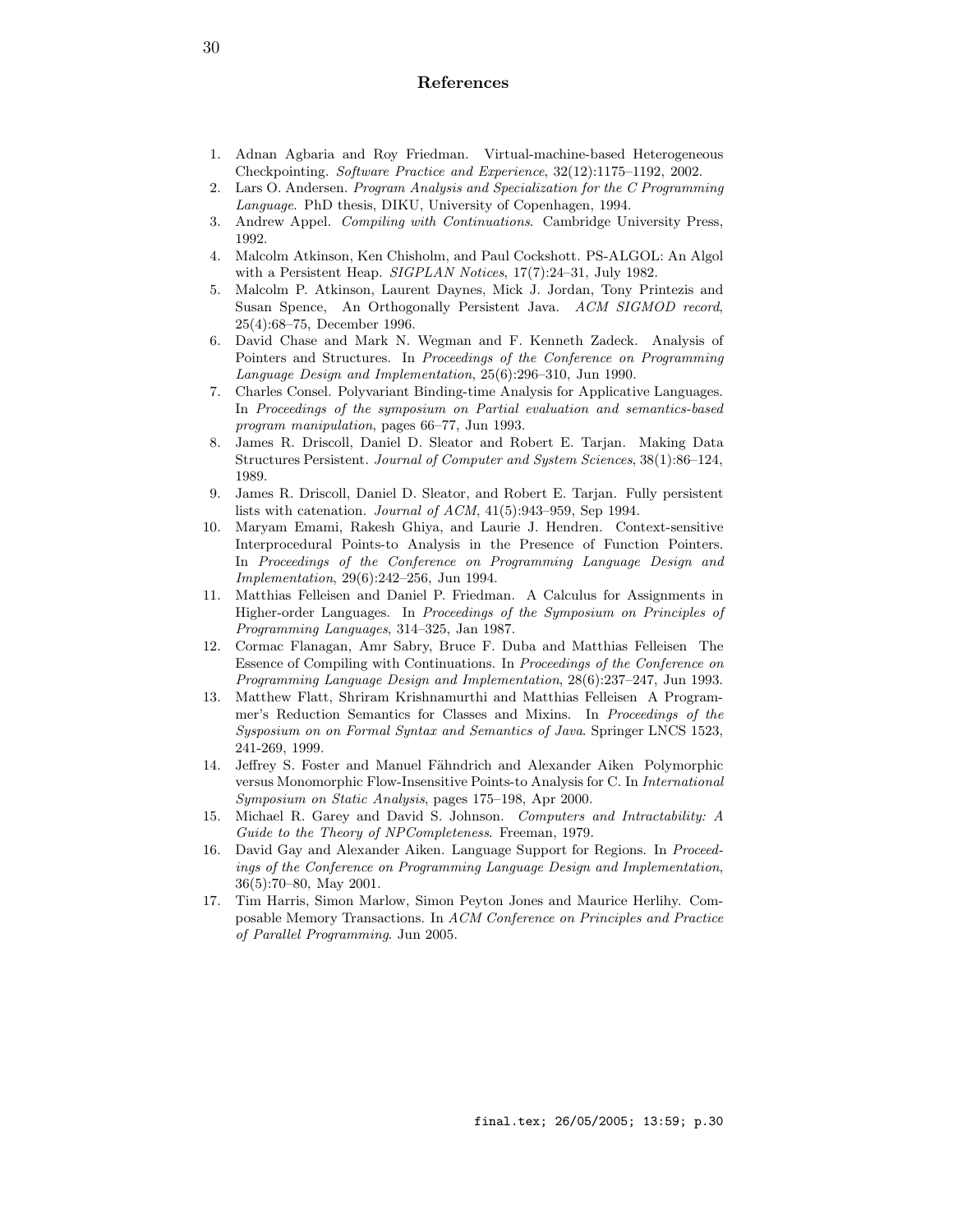- 18. Tim Harris and Keir Fraser Language Support for Lightweight Transactions. ACM SIGPLAN Conference on Object-Oriented Programming, Systems, Languages, and Applications, pages 338–402, 2003.
- 19. Nevin Heintze. Set-based Analysis of ML Programs. In Proceedings of ACM Conference on LISP and Functional Programming, pages 306–317, Jun 1994.
- 20. Maurice Herlihy. Apologizing Versus Asking Permission: Optimistic Concurrency Control for Abstract Data Types. ACM Transactions on Database Systems, 15(1):96–124, 1990.
- 21. Susan Horwitz. Precise Flow-insensitive May-alias Analysis is NP-hard. ACM Transactions on Progamming Languages and Systems, 19(1):1–6, January 1997.
- 22. Suresh Jagannathan, Peter Thiemann, Stephen Weeks and Andrew Wright. Single and loving it: Must-alias analysis for higher-order languages. In Proceedings of the Symposium on Principles of Programming Languages, pages 329–341, Jan 1998.
- 23. Suresh Jagannathan and Stephen Weeks. A Unified Treatment of Flow Analysis in Higher-Order Languages. In Proceedings of the ACM Symposium on Principles of Programming Languages, pages 393–407, 1995.
- 24. Richard Kelsey and Paul Hudak. Realistic Compilation by Program Transformation. In Proceedings of the ACM Symposium on Principles of Programming Languages, pages 281–293, 1989.
- 25. Simon L. Peyton Jones, Alastair Reid, Fergus Henderson, Tony Hoare, and Simon Marlow. A Semantics for Imprecise Exceptions. In Proceedings of the Conference on Programming Language Design and Implementation, pages 25– 36, 1999.
- 26. H. T. Kung and John T. Robinson. On Optimistic Methods for Concurrency Control. ACM Transactions on Database Systems, 6(2):213–226, 1981.
- 27. William Landi and Barbara G. Ryder. A Safe Approximate Algorithm for Interprocedural Pointer Aliasing. In Proceedings of the Conference on Programming Language Design and Implementation , 27(7):235–248, 1992.
- 28. Barbara Liskov and Robert Scheifler. Guardians and actions: Linguistic Support for Robust Distributed Programs. ACM Transactions on Progamming Languages and Systems, 5(3):381–404,1983.
- 29. Simon Marlow, Simon Peyton Jones, Andrew Moran and John Reppy Asynchronous Exceptions in Haskell. In Proceedings of the Conference on Programming Language Design and Implementation, pages 274–285, 2001.
- 30. Robin Milner, Mads Tofte, Robert Harper and David MacQueen. The Definition of Standard ML. MIT Press, 1997.
- 31. Jens Palsberg. Closure Analysis in Constraint Form. ACM Transactions on Progamming Languages and Systems, 17(1):47–62, January 1995.
- 32. Mooly Sagiv, Thomas Reps, and Reinhard Wilhelm. Solving Shape-analysis Problems in Languages with Destructive Updating. Transactions on Progamming Languages and Systems, 20(1):1-50, Jan 1998.
- 33. Mooly Sagiv, Thomas Reps, and Reinhard Wilhelm. Parametric Shape Analysis via 3-valued Logic. ACM Transactions on Progamming Languages and Systems, 24(3):217–298, May 2002.
- 34. Marc Shapiro II and Susan Horwitz Fast and Accurate Flow-insensitive Points-to Analysis. In Proceedings of the 24th Symposium on Principles of Programming Languages, pages 1–14, Jan 1997.
- 35. Avraham Sinnar, David Tarditi, Mark Plesko and Bjarne Steensgard. Integrating Support for Undo with Exception Handling. Microsoft Research Technical Report MSR-TR-2004-140, Dec. 2004.